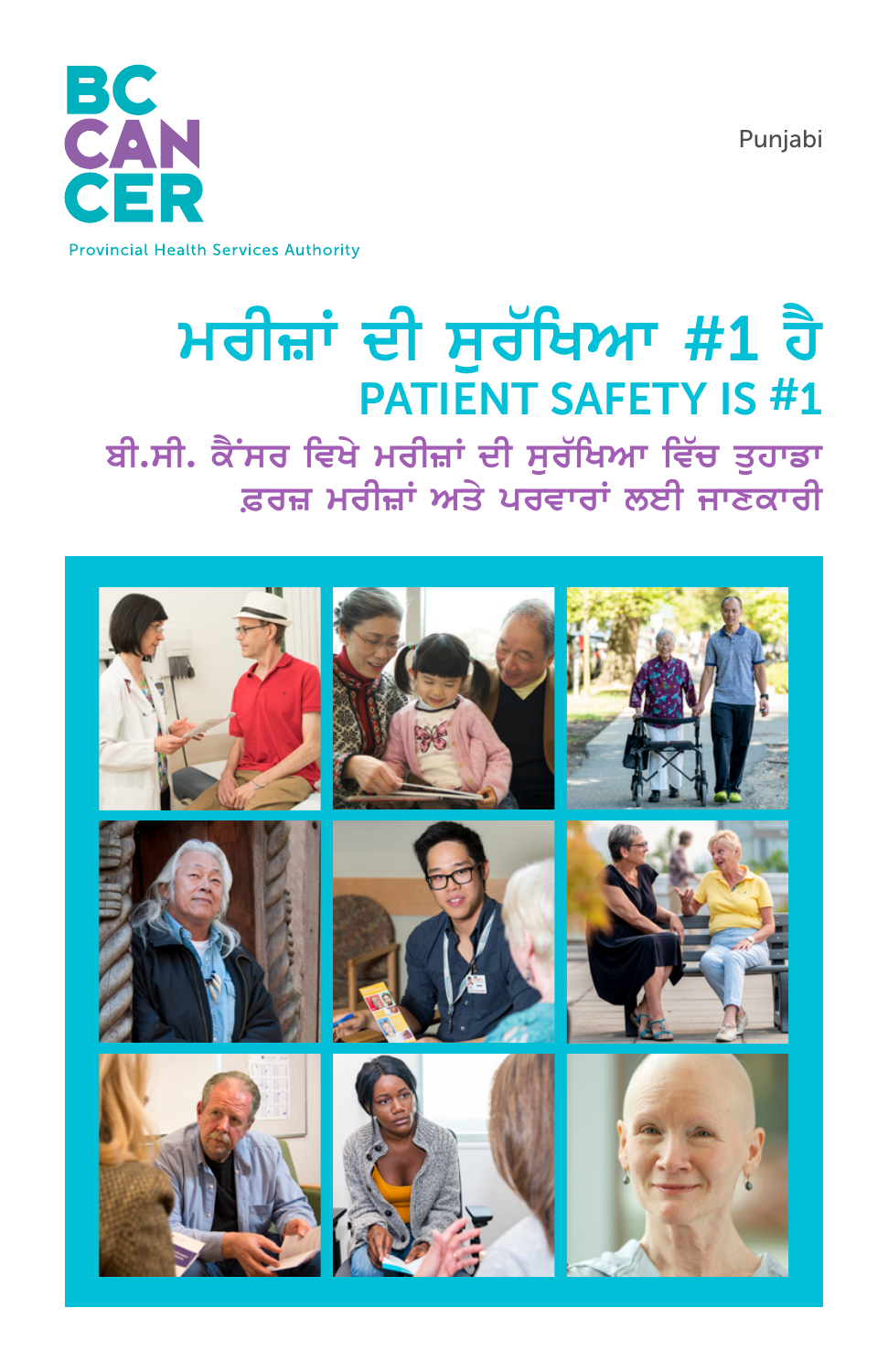### <u>ਤਤਕਰਾ</u> **Contents**

| ਡਾਕਟਰੀ ਪ੍ਰੋਸੀਜਰ, ਰੋਗ ਪਹਿਚਾਣ ਦਾ ਪ੍ਰੋਸੀਜਰ, ਰੇਡੀਏਸ਼ਨ ਥੈਰੇਪੀ ਅਤੇ ਸਰਜਰੀ16        |  |
|-----------------------------------------------------------------------------|--|
|                                                                             |  |
|                                                                             |  |
|                                                                             |  |
|                                                                             |  |
|                                                                             |  |
| ਬੀ.ਸੀ. ਕੈਂਸਰ ਵਿੱਚ ਅਪੁਆਇੰਟਮੈਂਟਾਂ-ਅਪੁਆਇੰਟਮੈਂਟ ਲਈ ਸਮੇਂ ਸਿਰ ਪਹੁੰਚਣਾ ਜੇ ਕਰ ਤੁਸੀਂ |  |
|                                                                             |  |
|                                                                             |  |
|                                                                             |  |
|                                                                             |  |

# **ਬੀ.ਸੀ. ਕੈਂਸਰ ਵਿੱਚ ਸੁਆਗਤ** Welcome to BC Cancer

ਬੀ.ਸੀ. ਕੈਂਸਰ ਤੁਹਾਡੀ ਜੀਵਨਸ਼ੈਲੀ, ਗੋਪਨੀਯਤਾ ਅਤੇ ਮਾਨ ਸਤਿਕਾਰ ਦਾ ਧਿਆਨ ਰੱਖਦਿਆਂ ਹੋਇਆਂ ਤੁਹਾਨੂੰ ਅਤੇ ਤੁਹਾਡੇ ਪਰਵਾਰ ਨੂੰ ਸਵਾਗਤੀ ਮਾਹੌਲ ਵਿੱਚ ਉੱਤਮ, ਇਖ਼ਲਾਕੀ ਅਤੇ ਸਰੱਖਿਅਤ ਦੇਖ ਭਾਲ ਦੇਣ ਲਈ ਵਚਨਬੱਧ ਹੈ।

ਇਹ ਕਿਤਾਬਚਾ ਬੀ.ਸੀ. ਕੈਂਸਰ ਵਿੱਚ ਰਹਿਣ ਦੌਰਾਨ ਤਹਾਡੇ ਲਈ ਸਰੱਖਿਆ ਬਾਰੇ ਜਾਣਕਾਰੀ ਮਹੱਈਆ ਕਰਵਾਉਂਦਾ ਹੈ। ਇਸ ਕਿਤਾਬਚੇ ਵਿੱਚ ਇਹ ਜਾਣਕਾਰੀ ਵੀ ਹੈ ਕਿ ਆਪਣੀ ਸਿਹਤ ਅਤੇ ਬੀ.ਸੀ. ਕੈਂਸਰ ਵਿੱਚ ਤਹਾਡੀ ਦੇਖ ਭਾਲ ਦੇ ਪਲੈਨ ਬਾਰੇ ਸਿਹਤ ਸੰਭਾਲ ਕਰਨ ਵਾਲਿਆਂ ਨਾਲ ਤਸੀਂ ਕਿਵੇਂ ਸੰਪਰਕ ਕਰਨਾ ਹੈ।

ਲੋਕਾਂ ਦੀ ਦੇਖ ਭਾਲ ਤੇ ਕੇਂਦਰਿਤ ਬੀ.ਸੀ. ਕੈਂਸਰ ਦਾ ਦ੍ਰਿਸ਼ਟੀਕੋਣ ਮਰੀਜ਼ਾਂ ਅਤੇ ਪਰਵਾਰਾਂ ਦੀ ਵਿੳਂਤਬੰਦੀ ਦੀ ਤਾਕਤ ਤੇ ਨਿਰਭਰ ਕਰਦਾ ਹੈ। ਆਪਣੀ ਦੇਖ ਭਾਲ ਵਿੱਚ ਤੁਹਾਡੀ ਇੱਕ ਮਹੱਤਵਪੂਰਨ ਭੂਮਿਕਾ ਹੈ ਅਤੇ ਤੁਹਾਨੂੰ ਤੁਹਾਡੀਆਂ ਖ਼ਾਸ ਲੋੜਾਂ ਦਾ ਪਤਾ ਹੈ। ਅਸੀਂ ਤੁਹਾਨੂੰ ਉਤਸ਼ਾਹਿਤ ਕਰਦੇ ਹਾਂ ਕਿ ਸਾਨੂੰ ਦੱਸੋ ਕਿ ਤੁਸੀਂ ਕਿਸ ਤਰ੍ਹਾਂ ਆਪਣੀ ਸਿਹਤ ਸੰਭਾਲ ਲਈ ਬੀ.ਸੀ. ਕੈਂਸਰ ਨਾਲ ਸ਼ਹਿਯੋਗ ਕਰ ਸਕਦੇ ਹੋ।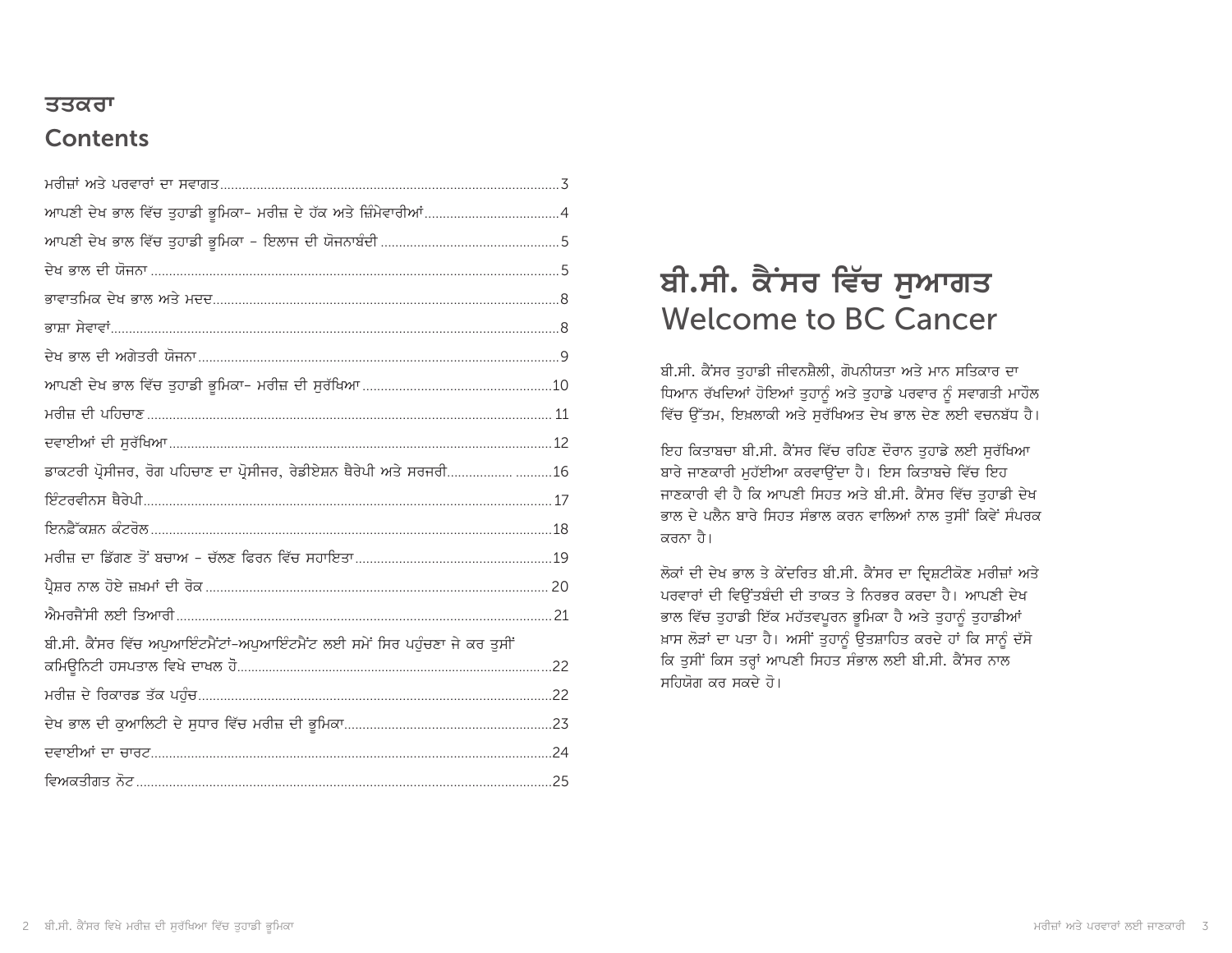*ਆਪ*ਣੀ ਦੇਖ ਭਾਲ ਵਿੱਚ ਤੁਹਾਡੀ ਭੂਮਿਕਾ-ਮਰੀਜ਼ ਦੇ ਹੱਕ ਅਤੇ ਜ਼ਿੰਮੇਵਾਰੀਆਂ

# Your role in your care – patient rights and responsibilities

<u>ਇੱਕ ਮਰੀਜ਼ ਜਾਂ ਪਰਵਾਰਕ ਮੈਂਬਰ ਹੋਣ ਦੇ ਨਾਤੇ ਤੁਹਾਡਾ ਹੱਕ ਹੈ ਕਿ:</u> AS A PATIENT OR FAMILY MEMBER, YOU HAVE THE RIGHT TO:

- ਤਹਾਡੀ ਇਕਾਂਤ ਅਤੇ ਗੋਪਨੀਯਤਾ ਸਰੱਖਿਅਤ ਰਹੇ
- ਤਹਾਡੇ ਨਾਲ ਸਤਿਕਾਰ ਭਰਿਆ ਵਿਹਾਰ ਹੋਵੇ
- ਤੁਹਾਡੇ ਨਾਲ ਹਮਦਰਦੀ ਵਾਲਾ ਵਿਹਾਰ ਹੋਵੇ
- ਤਹਾਨੰ ਧਾਰਮਿਕ ਅਤੇ ਸਭਿਆਚਾਰਕ ਰੀਤੀ ਰਿਵਾਜ ਕਾਇਮ ਰੱਖਣ ਵਿੱਚ ਮਦਦ ਮਿਲੇ
- ਸੁਆਲ ਪੁੱਛੋ, ਦੇਖ ਭਾਲ ਦੇ ਵਿਕਲਪਾਂ ਨਾਲ ਸਹਿਮਤ ਜਾਂ ਅਸਹਿਮਤ ਹੋਵੋ ਅਤੇ/ਜਾਂ ਦੂਸਰੀ ਰਾਇ ਬਾਰੇ ਪੱਛੋ
- ਦੇਖ ਭਾਲ ਵਿੱਚ ਸਰਗਰਮ ਹਿੱਸਾ ਲਵੋ
- ਆਪਣੇ ਹੈਲਥ ਰਿਕਾਰਡ ਵਿੱਚੋਂ ਜਾਣਕਾਰੀ ਲਵੋ
- ਇੱਕ ਮਦਦਗਾਰ ਜਾਂ ਸਮਰਥਕ ਆਪਣੀ ਸਿਹਤ ਸੰਭਾਲ ਵਿੱਚ ਸ਼ਾਮਲ ਰੱਖੋ
- ਖੋਜ ਜਾਂ ਕਲੀਨਿਕ ਦੇ ਅਜ਼ਮਾਇਸ਼ੀ ਪ੍ਰੋਗਰਾਮਾਂ ਵਿੱਚ ਹਿੱਸਾ ਲਵੋ ਜਾਂ ਮਨ੍ਹਾ ਕਰ ਦਿਓ
- ਸਰੱਖਿਅਤ ਅਤੇ ਢਕਵੀਂ ਸਾਂਭ ਸੰਭਾਲ ਪਰਾਪਤ ਕਰੋ
- ਸਾਂਭ ਸੰਭਾਲ ਦੀ ਕੁਆਲਿਟੀ ਬਾਰੇ ਚਿੰਤਾ ਜ਼ਾਹਿਰ ਕਰੋ ਜਾਂ ਸੁਆਲ ਪੁੱਛੋ

<u>ਇੱਕ ਮਰੀਜ਼ ਜਾਂ ਪਰਵਾਰਕ ਮੈਂਬਰ ਹੋਣ ਦੇ ਨਾਤੇ ਤਹਾਡੀਆਂ ਜ਼ਿੰਮੇਵਾਰੀਆਂ ਵਿੱਚ ਸ਼ਾਮਲ</u> **hn:**

AS A PATIENT OR FAMILY MEMBER, YOUR RESPONSIBILITIES INCLUDE:

- $\cdot$  ਨੀਕ ਜਾਣਕਾਰੀ ਦਿਓ
- ਸਰੱਖਿਆ ਬਾਰੇ ਚਿੰਤਾ ਦੀ ਰਿਪੋਰਟ ਕਰੋ
- ਹਸਪਤਾਲ ਦੀਆਂ ਨੀਤੀਆਂ ਦੀ ਪਾਲਨਾ ਕਰੋ
- ਦੂਜਿਆਂ ਦਾ ਸਤਿਕਾਰ ਕਰੋ

# <u>ਆਪਣੀ ਦੇਖ ਭਾਲ ਵਿੱਚ ਤੁਹਾਡੀ</u> ਭੂਮਿਕਾ–ਇਲਾਜ ਦੀ ਯੋਜਨਾ

Your role in your care – treatment planning

# <u>ਦੇਖ ਭਾਲ ਦੀ ਯੋਜਨਾ</u> Care planning

ਬੀ.ਸੀ. ਕੈਂਸਰ ਵਿੱਚ ਤੁਹਾਡੇ ਸੁਰੱਖਿਅਤ ਰਹਿਣ ਵਿੱਚ ਮਦਦ ਲਈ ਇਹ ਬੜਾ ਮਹੱਤਵਪੂਰਨ ਹੈ ਕਿ ਤੁਸੀਂ ਆਪਣੀ ਹਾਲਤ ਅਤੇ ਦੇਖ ਭਾਲ ਦੀ ਯੋਜਨਾ ਨੂੰ ਸਮਝੋ। ਤਸੀਂ ਅਤੇ ਤਹਾਡੀ ਸਿਹਤ ਸੰਭਾਲ ਕਰਨ ਵਾਲੀ ਟੀਮ ਮਿਲ ਕੇ ਯੋਜਨਾ ਬਣਾੳਗੇ ਕਿ ਜਦੋਂ ਤਸੀਂ ਬੀ.ਸੀ. ਕੈਂਸਰ ਵਿੱਚ ਹੋਵੋਗੇ ਤਾਂ ਦੇਖ ਭਾਲ ਕਿਵੇਂ ਹੋਣੀ ਹੈ ਅਤੇ ਜਦੋਂ ਤਸੀਂ ਘਰ ਹੋਵੋਗੇ ਤਾਂ ਕੀ ਕਰਨਾ ਹੈ। ਇਸ ਵਿੱਚ ਤਹਾਡੇ ਲਈ ਨਿਯਤ ਕੀਤੀਆਂ ਦਵਾਈਆਂ, ਤਹਾਡੀ ਖ਼ਰਾਕ ਅਤੇ ਤਸੀਂ ਕਿਸ ਕਿਸਮ ਦੀਆਂ ਸਰਗਰਮੀਆਂ ਵਿੱਚ ਹਿੱਸਾ ਲੈ ਸਕਦੇ ਹੋ ਸ਼ਾਮਲ ਹੋਵੇਗਾ।

ਕਿਰਪਾ ਕਰ ਕੇ ਇਹ ਸਮਝ ਲਵੋ ਕਿ ਤਸੀਂ ਆਪਣੇ ਇਲਾਜ ਦੀ ਯੋਜਨਾ ਬਾਰੇ ਕਿਸੇ ਸਮੇਂ ਵੀ ਸਆਲ ਪੱਛ ਸਕਦੇ ਹੋ। ਜਦੋਂ ਵੀ ਸੰਭਵ ਹੋਵੇ ਆਪਣੀ ਅਪਆਇੰਟਮੈਂਟ ਤੋਂ ਪਹਿਲਾਂ ਆਪਣੇ ਸਆਲ ਲਿਖ ਲਵੋ। ਇਸ ਤਰ੍ਹਾਂ ਤਹਾਨੂੰ ਯਾਦ ਰਹੇਗਾ ਕਿ ਸਿਹਤ ਸੰਭਾਲ ਕਰਨ ਵਾਲੀ ਟੀਮ ਨੂੰ ਕੀ ਪੱਛਣਾ ਹੈ।

ਆਪਣੀ ਸਿਹਤ ਸੰਭਾਲ ਕਰਨ ਵਾਲੀ ਟੀਮ ਨਾਲ ਗਲ ਬਾਤ ਦੌਰਾਨ ਉਨ੍ਹਾਂ ਨੂੰ ਸਿਹਤ ਸੰਭਾਲ ਬਾਰੇ ਆਪਣੀਆਂ ਜ਼ਰੂਰਤਾਂ ਅਤੇ ਆਪਣੀ ਪਸੰਦ ਬਾਰੇ ਦੱਸੋ। ਜੇ ਕੋਈ ਗਲ ਸਮਝ ਨਾ ਆਵੇ ਤਾਂ ਕਿਰਪਾ ਕਰ ਕੇ ਸਾਨੂੰ ਦੱਸੋ। ਜਦੋਂ ਮਰੀਜ਼, ਪਰਵਾਰ ਅਤੇ ਸਿਹਤ ਸੰਭਾਲ ਕਰਨ ਵਾਲੀ ਟੀਮ ਮਿਲ ਕੇ ਕੰਮ ਕਰਨ ਤਾਂ ਤਹਾਡੀ ਵਧੀਆ ਸਿਹਤ ਸੰਭਾਲ ਹੋ ਸਕਦੀ ਹੈ।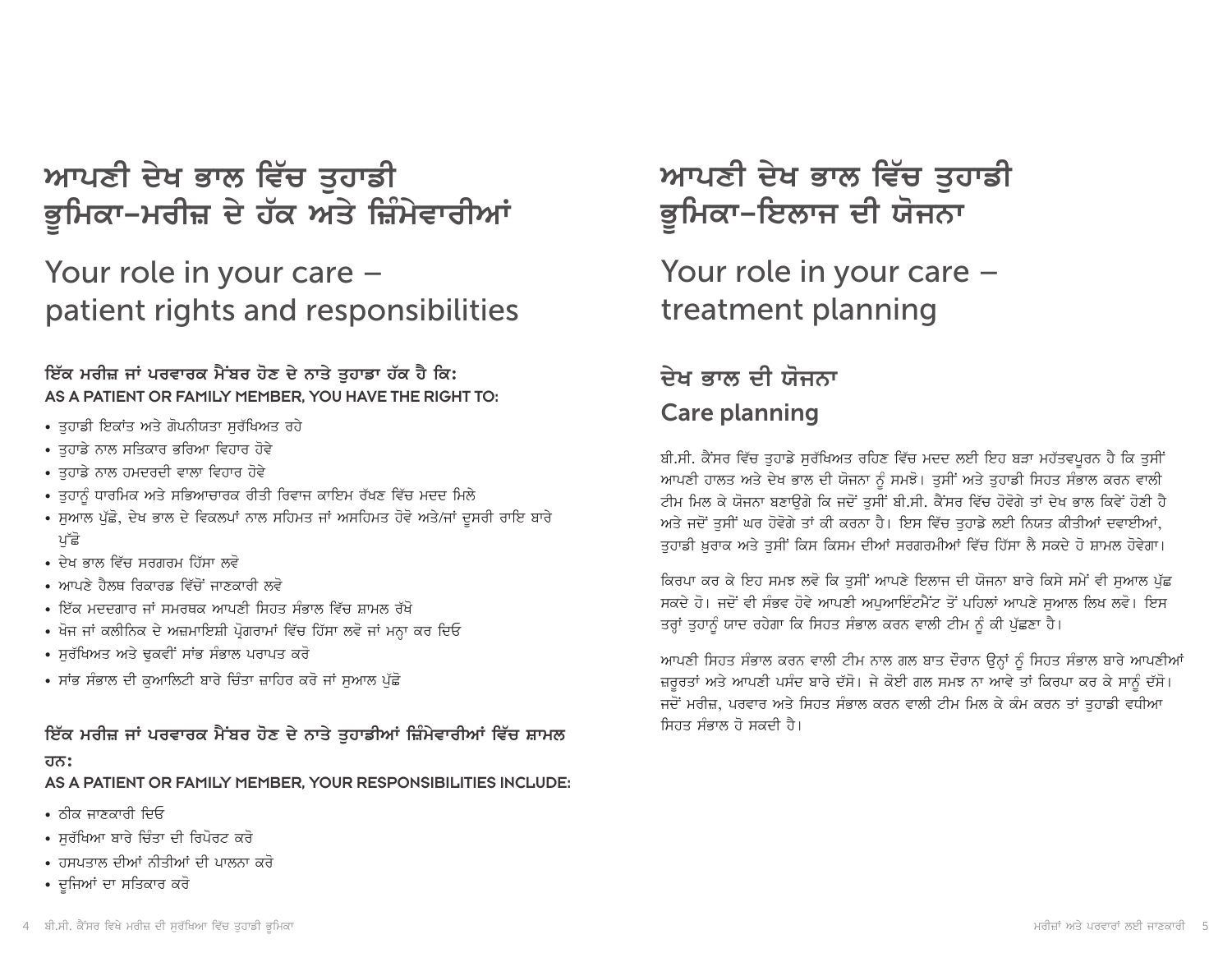### ਇਹ ਜਾਣੋ ਕਿ ਤਹਾਡੀ ਦੇਖ ਭਾਲ ਦਾ ਇੰਚਾਰਜ ਕੌਣ ਹੈ KNOW WHO IS IN CHARGE OF YOUR CARE

ਇਹ ਬੜਾ ਜ਼ਰੂਰੀ ਹੈ ਜੇ ਕਰ ਤੁਹਾਡੀਆਂ ਕਈ ਸਿਹਤ ਸਮੱਸਿਆਵਾਂ ਹਨ ਜਾਂ ਸਿਹਤ ਸੰਭਾਲ ਵਾਲੀਆਂ ਕਈ ਟੀਮਾਂ ਦੇਖ ਭਾਲ ਕਰ ਰਹੀਆਂ ਹਨ। ਜੇ ਕਰ ਕਈ ਮਾਹਿਰ ਤਹਾਡੀ ਸਿਹਤ ਸੰਭਾਲ ਵਿੱਚ ਸ਼ਾਮਲ ਹਨ ਤਾਂ ਬੜਾ ਭਲੇਖਾ ਪੈ ਸਕਦਾ ਹੈ ਪਰ ਸਿਰਫ਼ ਇੱਕ ਵਿਅਕਤੀ ਹੀ ਤਹਾਡਾ ਇੰਚਾਰਜ ਹੋਵੇਗਾ (ਜਿਸ ਨੰ 'ਬਹਤ ਜ਼ਿੰਮੇਵਾਰ ਡਾਕਟਰ' ਵੀ ਕਿਹਾ ਜਾਂਦਾ ਹੈ)। ਇਹ ਪੱਛੋ ਕਿ ਉਹ ਕੌਣ ਹੈ ਅਤੇ ਉਸ ਦੇ ਨਾਲ ਆਪਣੀ ਸਿਹਤ ਸੰਕਾਲ ਸਾਰੇ ਹਮੇਸਾ ਗਲ ਸਾਤ ਸਾਂਝੀ *ਕ*ਰੋ।

### ਤੁਹਾਡੀ ਦੇਖ ਭਾਲ ਕਰਨ ਵਾਲੇ ਸਾਰੇ ਮਾਹਿਰਾਂ ਨੂੰ ਆਪਣੀ ਸਿਹਤ ਬਾਰੇ ਸਾਰੀ ਜਾਣਕਾਰੀ ਦਿੳ

#### TELL ALL HEALTH PROFESSIONALS INVOLVED IN YOUR CARE ALL

#### YOUR HEALTH INFORMATION

ਇਹ ਨਾ ਸਮਝੋ ਕਿ ਹਰ ਇੱਕ ਸਿਹਤ ਸੰਭਾਲ ਕਰਨ ਵਾਲੇ ਨੂੰ ਤੁਹਾਡੇ ਬਾਰੇ ਸਾਰੀ ਜਾਣਕਾਰੀ ਹੈ। ਇਸ ਦਾ ਮਤਲਬ ਹੈ ਕਿ ਕਈ ਵਾਰ ਤਹਾਨੂੰ ਦਹਰਾਉਣਾ ਪਵੇਗਾ, ਇਹ ਨਿਰਾਸ਼ਾਜਨਕ ਹੋ ਸਕਦਾ ਹੈ ਪਰ ਦਬਾਰਾ ਦੱਸਣ ਵਿੱਚ ਡਰੋ ਨਾ। ਹੇਠ ਲਿਖੇ ਸਮੇਤ ਕਿਰਪਾ ਕਰ ਕੇ ਸਿਹਤ ਸੰਭਾਲ ਕਰਨ ਵਾਲਾ ਸਿਹਤ ਅਤੇ ਸਰੱਖਿਆ ਬਾਰੇ ਜੋ ਵੀ ਸਆਲ ਪੱਛਦਾ ਹੈ ਉਨ੍ਹਾਂ ਸਾਰਿਆਂ ਦੇ ਜਵਾਬ ਦਿਓ:

- ਡਿੱਗਣ ਦਾ ਖਤਰਾ
- ਪੌਸ਼ਟਿਕ ਖ਼ਰਾਕ ਬਾਰੇ,
- ਤਸੀਂ ਜੋ ਦਵਾਈਆਂ ਲੈ ਰਹੇ ਹੋ,
- ਭਾਵਾਤਮਿਕ ਦੇਖ ਭਾਲ ਦੀ ਜ਼ਰੂਰਤ,
- ਸਰੀਰਕ ਲੱਛਣ ਜੋ ਤਸੀਂ ਮਹਿਸਸ ਕਰ ਰਹੇ ਹੋ,
- ਸਾਂਭ ਸੰਭਾਲ ਦੀ ਅਗੇਤਰੀ ਯੋਜਨਾ

### ਆਪਣੇ ਸਿਹਤ ਸੰਭਾਲ ਕਰਨ ਵਾਲਿਆਂ ਨੂੰ ਦੱਸੋ ਕਿ ਤੁਸੀਂ ਕਿਵੇਂ ਮਹਿਸੂਸ ਕਰ ਰਹੇ ਹੋ LET YOUR HEALTH CARE PROVIDERS KNOW HOW YOU ARE FEELING

ਇਲਾਜ ਅਤੇ/ਜਾਂ ਦੇਖ ਭਾਲ ਲਈ ਤਹਾਡੇ ਨਾਲ ਜਾਣਾ ਇੱਕ ਪਰਵਾਰਕ ਮੈਂਬਰ ਲਈ ਬੜਾ ਤਣਾੳ ਅਤੇ ਫ਼ਿਕਰ ਪੈਦਾ ਕਰ ਸਕਦਾ ਹੈ। ਤੁਹਾਨੂੰ ਅਤੇ ਤੁਹਾਡੇ ਪਰਵਾਰ ਨੂੰ ਕਿਵੇਂ ਮਹਿਸੂਸ ਹੋ ਰਿਹਾ ਹੈ ਇਹ ਦੱਸਣ ਨਾਲ ਸਾਨੂੰ ਬੜੀ ਮਦਦ ਮਿਲਦੀ ਹੈ। ਸਾਨੂੰ ਦੱਸੋ ਕਿ ਤੁਸੀਂ ਕੀ ਸਮਝਦੇ ਹੋ ਕਿ ਕੀ ਠੀਕ ਹੋ ਰਿਹਾ ਅਤੇ ਇਸ ਤੋਂ ਇਲਾਵਾ ਜੇ ਕੋਈ ਤਹਾਡੀਆਂ ਚਿੰਤਾਵਾਂ ਹਨ ਉਹ ਵੀ ਸਾਨੰ ਦੱਸੋ।

ਕਿਰਪਾ ਕਰ ਕੇ ਆਪਣੀਆਂ ਜ਼ਰੂਰਤਾਂ ਸਮਝਾਉਣ ਵਿੱਚ ਸਾਡੀ ਮਦਦ ਕਰੋ। ਸਾਡਾ ਇਹ ਨਿਸ਼ਾਨਾ ਹੈ ਕਿ ਸੇਵਾ ਸੰਭਾਲ ਦੇ ਦੌਰਾਨ ਤੁਹਾਨੂੰ ਸੁਰੱਖਿਅਤ ਅਤੇ ਸੁਖੀ ਰੱਖਿਆ ਜਾਏ। ਸਾਡੇ ਸਿਹਤ ਸੰਭਾਲ ਕਰਨ ਵਾਲੇ ਤੁਹਾਡੇ ਨਾਲ ਮਿਲ ਕੇ ਸਪੈਸ਼ਲ ਸੇਵਾ ਸੰਭਾਲ ਦਾ ਪਲੈਨ ਤਿਆਰ ਕਰਨਗੇ ਅਤੇ ਤੁਹਾਡੇ ਤਣਾਉ ਅਤੇ ਚਿੰਤਾਵਾਂ ਨੂੰ ਘੱਟ ਕਰਨ ਲਈ ਲੋੜੀਂਦੇ ਸਰੋਤਾਂ ਤੱਕ ਪਹੁੰਚ ਕਰਨ ਵਿੱਚ ਤੁਹਾਡੀ ਮਦਦ ਕਰਨਗੇ।

### ਭਰੋਸੇਯੋਗ ਸਰੋਤਾਂ ਤੋਂ ਆਪਣੀ ਹਾਲਤ ਅਤੇ ਸੇਵਾ ਸੰਭਾਲ ਬਾਰੇ ਤਸੀਂ ਜਿੰਨਾ ਸਿੱਖ ਸਕਦੇ ਹੋ ਸਿੱਖੋ

### LEARN AS MUCH AS YOU CAN ABOUT YOUR CONDITION AND CARE **USING RELIABLE SOURCES**

ਤੁਹਾਡੀ ਸਿਹਤ ਸੰਭਾਲ ਕਰਨ ਵਾਲੇ ਨੂੰ ਆਪਣੀ ਹਾਲਤ ਬਾਰੇ ਅਤੇ ਨਵੇਂ ਵਿਗਿਆਨਕ ਪ੍ਰਮਾਣਾਂ ਬਾਰੇ ਪੁੱਛੋ। ਤੁਹਾਡੀ ਸੇਵਾ ਸੰਭਾਲ ਕਰਨ ਵਾਲੇ ਕੋਲ ਖੋਜ ਭਰਪੁਰ ਲੇਖਾਂ ਦੀਆਂ ਕਾਪੀਆਂ ਜਾਂ ਲੇਖਾਂ ਦੇ ਲਿੰਕ ਹੋਣਗੇ ਜੋ ਤਸੀਂ ਵੇਖਣਾ ਚਾਹੋਗੇ।

ਆਪਣੇ ਸਆਲ ਲਿਖ ਲਵੋ ਅਤੇ ਅਗਲੀ ਅਪਆਇੰਟਮੈਂਟ/ਇਲਾਜ ਸਮੇਂ ਨਾਲ ਲੈ ਕੇ ਆਓ। ਆਪਣੀ ਸੇਵਾ ਸੰਭਾਲ ਕਰਨ ਵਾਲੇ ਨਾਲ ਆਪਣੀ ਹਾਲਤ ਅਤੇ ਇਲਾਜ ਦੇ ਪਲੈਨ ਬਾਰੇ ਵਿਚਾਰ ਵਿਮਰਸ਼ ਵਿੱਚ ਮਦਦ ਕਰਨ ਦਾ ਇਹ ਵੀ ਇੱਕ ਤਰੀਕਾ ਹੈ।

ਬੀ.ਸੀ. ਕੈਂਸਰ ਦੇ ਹਰ ਇੱਕ ਸੈਂਟਰ ਦੀ ਰਿਸੋਰਸ ਲਾਇਬਰੇਰੀ ਵਿੱਚੋਂ ਵੀ ਤੁਹਾਨੂੰ ਆਪਣੀ ਹਾਲਤ ਬਾਰੇ ਜਾਣਕਾਰੀ ਲਈ ਮਦਦ ਮਿਲ ਸਕਦੀ ਹੈ।

### ਕੀ ਤੁਸੀਂ ਬਹੁਤ ਦਬਾਅ ਥੱਲੇ ਮਹਿਸੂਸ ਕਰਦੇ ਹੋ **IF YOU ARE FEELING OVERWHELMED**

ਕਈ ਵਾਰ ਬਿਮਾਰੀ ਦੀਆਂ ਲੋੜਾਂ ਅਤੇ ਜ਼ਿੰਦਗੀ ਦੀਆਂ ਲੋੜਾਂ (ਜਿਵੇਂ ਕਿ ਨੌਕਰੀ ਜਾਂ ਬੱਚੇ) ਵਿੱਚ ਸੰਤਲਨ ਬਣਾਉਣਾ ਬਹੁਤ ਦਬਾਅ ਪੈਦਾ ਕਰ ਸਕਦਾ ਹੈ। ਜੇ ਤੁਹਾਡੇ ਕੋਲ ਕੋਈ ਐਸਾ ਵਿਅਕਤੀ ਹੈ ਜੋ ਇਨ੍ਹਾਂ ਲੋੜਾਂ ਵਿੱਚ ਸੰਤੁਲਨ ਪੈਦਾ ਕਰਨ ਵਿੱਚ ਤੁਹਾਡੀ ਮਦਦ ਕਰ ਸਕਦਾ ਹੈ ਅਤੇ ਸਲਾਹ ਦੇ ਸਕਦਾ ਹੈ ਤਾਂ ਤੁਹਾਨੂੰ ਆਪਣੀ ਸਿਹਤ ਸੰਭਾਲ ਕਰਨੀ ਆਸਾਨ ਹੋ ਜਾਏਗੀ।

ਜੇ ਸੰਭਵ ਹੋਵੇ ਤਾਂ ਪਰਵਾਰਿਕ ਮੈਂਬਰ ਜਾਂ ਦੋਸਤ ਨੂੰ ਕਹੋ ਕਿ ਤੁਹਾਡੀ ਅਪੁਆਇੰਟਮੈਂਟ, ਇਲਾਜ ਜਾਂ ਪ੍ਰੋਸੀਜਰ ਦੇ ਸਮੇਂ ਉਹ ਤਹਾਡੇ ਨਾਲ ਹੋਵੇ। ਮਦਦ ਲਈ ਐਸਾ ਵਿਅਕਤੀ ਚਣੋ ਜੋ ਕੰਮ ਕਰ ਸਕੇ ਅਤੇ ਜੇ ਤਸੀਂ ਨਾ ਬੋਲ ਸਕੋ ਤਾਂ ਤਹਾਡੇ ਲਈ ਬੋਲ ਸਕੇ।

ਜਿਹੜੀ ਜਾਣਕਾਰੀ ਸਿਹਤ ਸੰਭਾਲ ਕਰਨ ਵਾਲਾ ਦਿੰਦਾ ਹੈ ਉਹ ਲਿਖ ਲਵੋ ਤਾਂ ਕਿ ਬਾਅਦ ਵਿੱਚ ਚੰਗੀ ਤਰ੍ਹਾਂ ਸਮਝ ਸਕੋ।

#### ਮਰੀਜ਼ਾਂ ਦੀ ਕੇਅਰ ਲਈ ਨਰਸ ਲਾਈਨ **PATIENT CARE NURSE LINE**

ਜੇ ਤੁਸੀਂ ਠੀਕ ਮਹਿਸੂਸ ਨਾ ਕਰੋ ਜਾਂ ਘਰ ਵਿੱਚ ਇਲਾਜ ਦੇ ਪਲੈਨ ਨੂੰ ਨਾ ਸਮਝ ਸਕੋ ਤਾਂ ਬੀ.ਸੀ. ਕੈਂਸਰ ਦੀ ਪੇਸ਼ੈਂਟ ਕੇਅਰ ਨਰਸ ਲਾਈਨ ਨੂੰ ਫ਼ੋਨ ਕਰੋ।

ਹਰ ਇੱਕ ਬੀ.ਸੀ. ਕੈਂਸਰ ਸੈਂਟਰ ਵਿੱਚ ਇੱਕ ਫ਼ੋਨ ਨੰਬਰ ਹੈ ਜਿਸ ਤੇ ਤਸੀਂ ਰਜਿਸਟਰਡ ਨਰਸ ਨਾਲ ਇਲਾਜ ਸਬੰਧੀ ਆਮ ਸਆਲ ਜਾਂ ਲੱਛਣਾਂ ਬਾਰੇ ਗਲ ਕਰ ਸਕਦੇ ਹੋ। ਕਿਰਪਾ ਕਰ ਕੇ ਆਪਣੇ ਸਿਹਤ ਸੰਭਾਲ ਕਰਨ ਵਾਲੇ ਨੂੰ ਆਪਣੇ ਭਾਈਚਾਰੇ ਲਈ ਫ਼ੋਨ ਨੰਬਰ ਬਾਰੇ ਪੁੱਛੋ।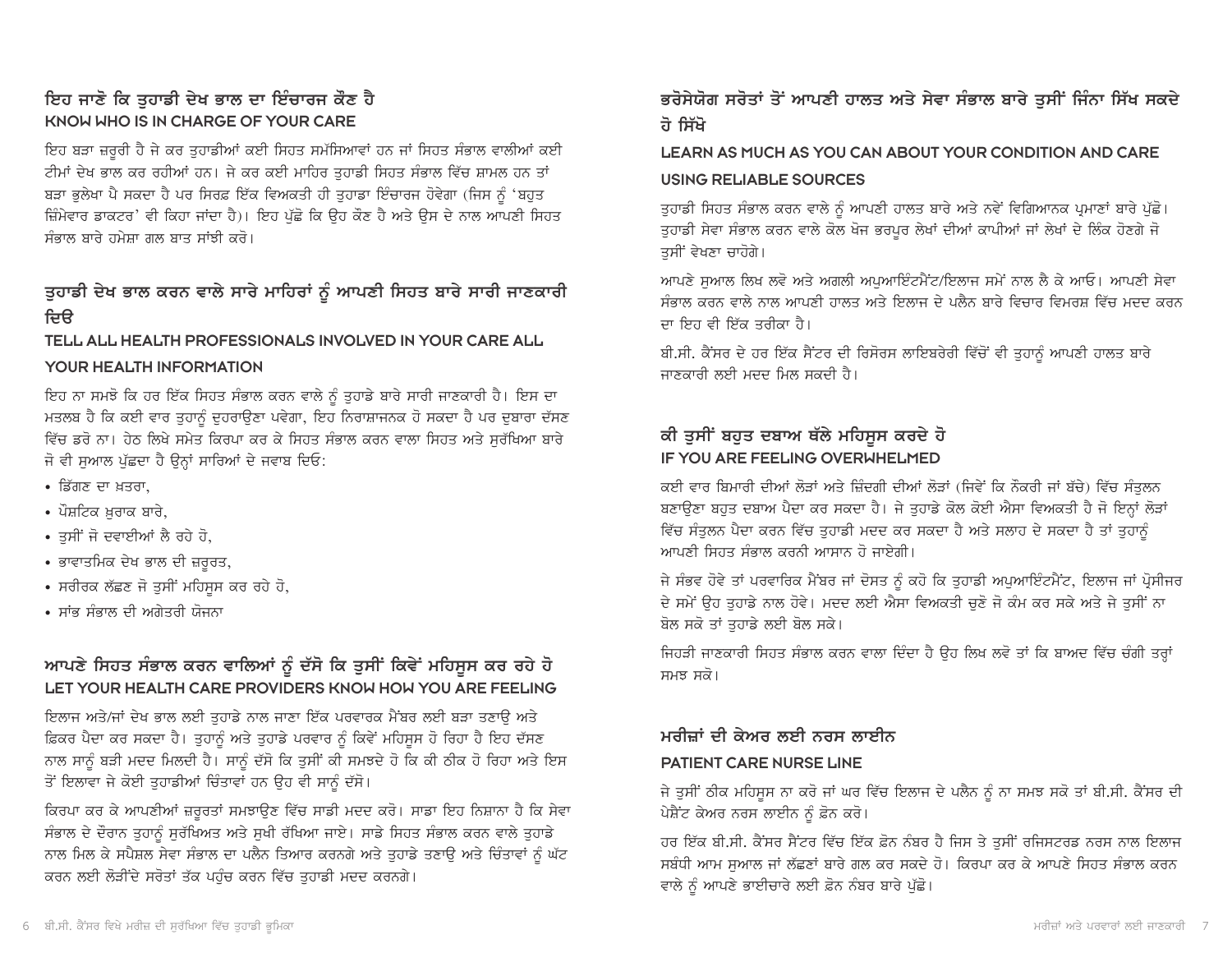# ਭਾਵਾਤਮਿਕ ਦੇਖ ਭਾਲ ਅਤੇ ਮਦਦ **Emotional care and support**

ਕੈਂਸਰ ਨਾਲ ਹਰ ਇੱਕ ਅਨਭਵ ਵਿਲੱਖਣ ਹੰਦਾ ਹੈ। ਤਸੀਂ ਜੋ ਵੀ ਅਨਭਵ ਕਰ ਰਹੇ ਹੋ ਅਸੀਂ ਤਹਾਡੀ ਮਦਦ ਲਈ ਮੌਜੂਦ ਹਾਂ। ਜਦ ਤੱਕ ਤੁਸੀਂ ਬੀ.ਸੀ. ਕੈਂਸਰ ਵਿੱਚ ਹੋ ਤੁਹਾਡੀ ਸਰੀਰਕ ਅਤੇ ਭਾਵਾਤਮਿਕ ਦੇਖ ਭਾਲ ਸਾਡੇ ਲਈ ਮੁੱਖ ਕੰਮ ਹੈ।

- ਕੀ ਤੁਸੀਂ ਐਸੇ ਕੈਂਸਰ ਮਰੀਜ਼ ਨਾਲ ਸੰਪਰਕ ਕਰਨਾ ਚਾਹੋਗੇ ਜਿਸ ਦਾ ਤੁਹਾਡੇ ਵਰਗਾ ਹੀ ਕੈਂਸਰ ਦਾ ਅਨੁਭਵ ਸੀ?
- ਕੀ ਤੁਸੀਂ ਇਸ ਬਾਰੇ ਸੋਚ ਰਹੇ ਹੋ ਕਿ ਤੁਹਾਨੂੰ ਅਤੇ ਤੁਹਾਡੇ ਪਰਵਾਰ ਦੀ ਮਦਦ ਲਈ ਕਿਸ ਕਿਸਮ ਦੀਆਂ ਸੇਵਾਵਾਂ ਉਪਲਬਧ ਹਨ? ਜਿਵੇਂ ਕਿ ਮਾਲੀ ਇਮਦਾਦ, ਕੰਮ ਤੋਂ ਛੁੱਟੀ ਅਤੇ ਵਾਪਸ ਆਉਣਾ, ਇਲਾਜ ਨਾਲ ਕਿਵੇਂ ਨਜਿੱਠਣਾ ਹੈ, ਨੀਂਦ, ਪੌਸ਼ਟਿਕ ਖ਼ਰਾਕ
- ਕੀ ਤੁਸੀਂ ਆਪਣੇ ਭਾਈਚਾਰੇ ਵਿੱਚ ਹੌਸਲਾ ਅਫ਼ਜ਼ਾਈ/ਮਦਦ ਕਰਨ ਵਾਲੇ ਗਰੁੱਪ ਲੱਭ ਰਹੇ ਹੋ?

ਤੁਹਾਨੂੰ ਅਤੇ ਤੁਹਾਡੇ ਪਰਵਾਰ ਨੂੰ ਕਈ ਸਰੋਤ ਮੁਫ਼ਤ ਉਪਲਬਧ ਹਨ। ਤੁਹਾਡੇ ਲਈ ਵੈਲਟ ਕਾਰਡ ਅਤੇ ਕਿਤਾਬਚੇ ਉਪਲਬਧ ਹਨ ਜੋ ਤੁਸੀਂ ਘਰ ਲੈ ਜਾ ਸਕਦੇ ਹੋ ਜਿਨ੍ਹਾਂ ਵਿੱਚੋਂ ਭਾਵਾਤਮਿਕ ਮਦਦ ਲੈਣ ਲਈ ਜਾਣਕਾਰੀ ਮਿਲਦੀ ਹੈ।

ਵੈਲਟ ਕਾਰਡ ਬੀ.ਸੀ. ਕੈਂਸਰ ਦੇ ਐਲੀਵੇਟਰਾਂ ਨਜ਼ਦੀਕ ਮਿਲ ਸਕਦੇ ਹਨ ਜਿੱਥੇ ਭਾਵਾਤਮਿਕ ਮਦਦ ਦੇ

ਪੋਸਟਰ ਲੱਗੇ ਹਨ ਜਾਂ ਬੀ.ਸੀ. ਕੈਂਸਰ ਦੇ ਕਿਸੇ ਕਰਮਚਾਰੀ ਕੋਲੋਂ ਕਾਰਡ ਜਾਂ ਕਿਤਾਬਚੇ ਦੀ ਮੰਗ ਕਰੋ।

ਭਾਵਾਤਮਿਕ ਮਦਦ ਦੇ ਸਰੋਤਾਂ ਦੀ ਜਾਣਕਾਰੀ ਲਈ ਕਿਰਪਾ ਕਰ ਕੇ ਇਸ ਲਿੰਕ ਤੇ ਦੇਖੋ www.bccancer. bc.ca/emotional-support



# ਭਾਸ਼ਾ ਸੇਵਾਵਾਂ **Language services**

ਜੇ ਅੰਗਰੇਜ਼ੀ ਤਹਾਡੀ ਮਾਂ ਬੋਲੀ ਨਹੀਂ ਅਤੇ ਤਸੀਂ ਸਾਡੀਆਂ ਉਲਥਾ ਕਰਨ ਦੀਆਂ ਸੇਵਾਵਾਂ ਦੀ ਵਰਤੋਂ ਕਰਨਾ ਚਾਹੁੰਦੇ ਹੋ ਤਾਂ ਕਿਰਪਾ ਕਰ ਕੇ ਸਿਹਤ ਸੰਭਾਲ ਕਰਨ ਵਾਲੇ ਨੂੰ ਦੱਸੋ। ਤੁਹਾਡੀਆਂ ਅਪੁਆਇੰਟਮੈਂਟਾਂ ਤੋਂ ਪਹਿਲਾਂ ਦਭਾਸ਼ੀਏ ਦਾ ਪਬੰਧ ਕਰਨ ਦੀ ਲੋੜ ਹੋਵੇਗੀ।

# ਦੇਖ ਭਾਲ ਦੀ ਅਗੇਤਰੀ ਯੋਜਨਾ **Advanced care planning**

ਦੇਖ ਭਾਲ ਦੀ ਅਗੇਤਰੀ ਯੋਜਨਾ ਮੋਟੇ ਤੌਰ ਤੇ ਵਿਅਕਤੀਗਤ ਯੋਜਨਾ ਦਾ ਹੀ ਹਿੱਸਾ ਹੈ। ਵਿਅਕਤੀਗਤ ਪਲੈਨਿੰਗ ਵਿੱਚ ਕਈ ਵਿਸ਼ੇ ਸ਼ਾਮਲ ਕੀਤੇ ਹੰਦੇ ਹਨ ਪਰ ਦੇਖ ਭਾਲ ਦੀ ਅਗੇਤਰੀ ਯੋਜਨਾ ਖ਼ਾਸ ਤੌਰ ਤੇ ਸਿਹਤ ਦੀ ਦੇਖ ਭਾਲ ਬਾਰੇ ਲਏ ਫ਼ੈਸਲਿਆਂ ਨਾਲ ਸਬੰਧਿਤ ਹੰਦੀ ਹੈ।

ਦੇਖ ਭਾਲ ਦੀ ਅਗੇਤਰੀ ਯੋਜਨਾ (ਏ.ਸੀ.ਪੀ.) ਤਹਾਡੇ ਅਤੇ ਤਹਾਡੇ ਪਰਵਾਰ ਲਈ ਭਵਿੱਖ ਵਿੱਚ ਸਿਹਤ ਸੰਭਾਲ ਦੇ ਫ਼ੈਸਲੇ ਲੈਣ ਲਈ ਤਿਆਰ ਹੋਣ ਦਾ ਇੱਕ ਵਸੀਲਾ ਹੈ। ਇਸ ਵਿੱਚ ਸਿਹਤ ਅਤੇ ਵਿਅਕਤੀਗਤ ਸੰਭਾਲ ਸਬੰਧੀ ਤੁਹਾਡੀਆਂ ਕਦਰਾਂ ਕੀਮਤਾਂ, ਤੁਹਾਡੇ ਵਿਸ਼ਵਾਸ ਅਤੇ ਤੁਹਾਡੀਆਂ ਇੱਛਾਵਾਂ ਨੂੰ ਸਮਝਣਾ ਅਤੇ ਉਨ੍ਹਾਂ ਨੰ ਤਹਾਡੇ ਨਜ਼ਦੀਕੀ ਅਤੇ ਸਿਹਤ ਸੰਭਾਲ ਕਰਨ ਵਾਲਿਆਂ ਨਾਲ ਸਾਂਝੀਆਂ ਕਰਨਾ ਸ਼ਾਮਲ ਹੰਦਾ ਹੈ। ਇਸ ਵਿੱਚ ਇਹ ਵੀ ਸ਼ਾਮਲ ਹੁੰਦਾ ਹੈ ਕਿ ਜੇ ਕਰ ਤੁਸੀਂ ਫ਼ੈਸਲਾ ਨਹੀਂ ਕਰ ਸਕਦੇ ਤਾਂ ਤੁਹਾਡੇ ਲਈ ਕੌਣ ਫ਼ੈਸਲਾ ਕਰੇਗਾ। ਸਿਹਤ ਸੰਭਾਲ ਕਰਨ ਵਾਲਿਆਂ ਨਾਲ ਇਲਾਜ ਅਤੇ ਦੇਖ ਭਾਲ ਸਬੰਧੀ ਗਲ ਬਾਤ ਕਰਦਿਆਂ ਇਸ ਜਾਣਕਾਰੀ ਦੀ ਵਰਤੋਂ ਕੀਤੀ ਜਾਂਦੀ ਹੈ ਤਾਂ ਕਿ ਤਹਾਡੀ ਦੇਖ ਭਾਲ ਕਰਨ ਵਿੱਚ ਢੱਕਵੀਂ ਮਦਦ ਮਿਲ ਸਕੇ।

ਕਿਰਪਾ ਕਰ ਕੇ ਹੇਠ ਲਿਖੇ ਸਰੋਤ ਦੇਖੋ ਜੋ ੳਪਲਬਧ ਹਨ:

ਬੀ.ਸੀ. ਕੈਂਸਰ ਵੈੱਬਸਾਈਟ www.bccancer.bc.ca:

ਇਸ ਵੈੱਬਸਾਈਟ ਤੇ ਉਪਲਬਧ ਸਰੋਤਾਂ ਨੂੰ "advance care planning" ਥੱਲੇ ਲੱਭਿਆ ਜਾ ਸਕਦਾ ਹੈ।

ਬੀ.ਸੀ. ਕੈਂਸਰ ਪੇਸ਼ੈਂਟ ਅਤੇ ਫੈਮਲੀ ਕਾਊਂਸਲਿੰਗ ਪ੍ਰੋਗਰਾਮ ਕੈਂਸਰ ਦੇ ਮਰੀਜ਼ਾਂ ਅਤੇ ਪਰਵਾਰਾਂ ਨੂੰ ਸਲਾਹ ਮਸਵਰਾ ਦੇਣ ਦੀਆਂ ਸੇਵਾਵਾਂ ਪੇਸ਼ ਕਰਦਾ ਹੈ। ਸੰਪਰਕ ਚਾਣਕਾਰੀ ਲਈ www.bccancer.bc.ca ਦੇਖੋ।

ਬੀ.ਸੀ. ਕੈਂਸਰ ਪੇਨ ਅਤੇ ਸਿੰਪਟਮ ਮੈਨੇਜਮੈਂਟ ਪੋਗਰਾਮ ਤਹਾਨੂੰ ਅਤੇ ਤਹਾਡੇ ਪਰਵਾਰ ਨੂੰ ਕੈਂਸਰ ਕਾਰਨ ਹੋਣ ਵਾਲੀਆਂ ਕਾਵਾਤਮਿਕ ਅਤੇ ਕਾਈਜ਼ਾਰਕ ਜ਼ਿੰਤਾਵਾਂ ਵਿੱਚ ਮਦਦ ਪੇਸ਼ ਕਰਦਾ ਹੈ ਅਤੇ ਸਿਹਤ ਵਿੱਚ ਤਬਦੀਲੀ ਦੇ ਸਮੇਂ ਦੇਖ ਕਾਲ ਦੀ ਪਲੈਨਿੰਗ ਅਤੇ ਫ਼ੈਸਲਾ ਕਰਨ ਵਿੱਚ ਸਹਾਇਤਾ ਕਰਦਾ ਹੈ।

ਬੀ.ਸੀ. ਸੈਂਟਰ ਫ਼ਾਰ ਪੈਲਿਏਟਿਵ ਕੇਅਰ ਅਗੇਤਰੀ ਦੇਖ ਭਾਲ ਦੀ ਪਲੈਨਿੰਗ, ਗੰਭੀਰ ਬਿਮਾਰੀ ਬਾਰੇ ਗਲ ਬਾਤ, ਦੇਖ ਭਾਲ ਦੇ ਨਾਲ ਦਰਦਨਾਸ਼ਕ ਪਹੁੰਚ ਦਾ ਸਮੇਲ ਅਤੇ ਹਮਦਰਦੀਪਰਣ ਭਾਈਚਾਰੇ ਦੇ ਨਿਰਮਾਣ ਕਰਨ ਵਿੱਚ ਅਤੇ ਵਧੀਆ ਵਿਹਾਰ, ਖੋਜ ਅਤੇ ਸਿਖਲਾਈ ਲਈ ਅਗਵਾਈ ਕਰ ਰਿਹਾ ਹੈ।

ਹੋਰ ਜਾਣਕਾਰੀ ਸਮੇਤ ਅਗੇਤਰੀ ਦੇਖ ਭਾਲ, ਹੋਰ ਸਰੋਤਾਂ ਅਤੇ ਸੂਬੇ ਵਿੱਚ ਹੋ ਰਹੇ ਪ੍ਰੋਗਰਾਮਾਂ ਬਾਰੇ www.bc-cpc.ca/acp ਦੇਖੋ।

ਨਿਡਸ ਪਰਸਨਲ ਪਲੈਨਿੰਗ ਰਿਸੋਰਸ ਸੈਂਟਰ ਅਤੇ ਰਜਿਸਟਰੀ ਇਹ ਇੱਕ ਲਾਭ ਰਹਿਤ, ਦਾਨ ਪੁੰਨ ਵਾਲੀ ਸੰਸਥਾ ਹੈ ਜੋ ਨਿਜੀ ਯੋਜਨਾਬੰਦੀ ਦਾ ਕੇਂਦਰ ਅਤੇ ਰਜਿਸਟਰੀ ਹੈ। ਹੋਰ ਜਿਆਦਾ ਜਾਣਕਾਰੀ ਲਈ www.nidus.ca ਦੇਖੋ।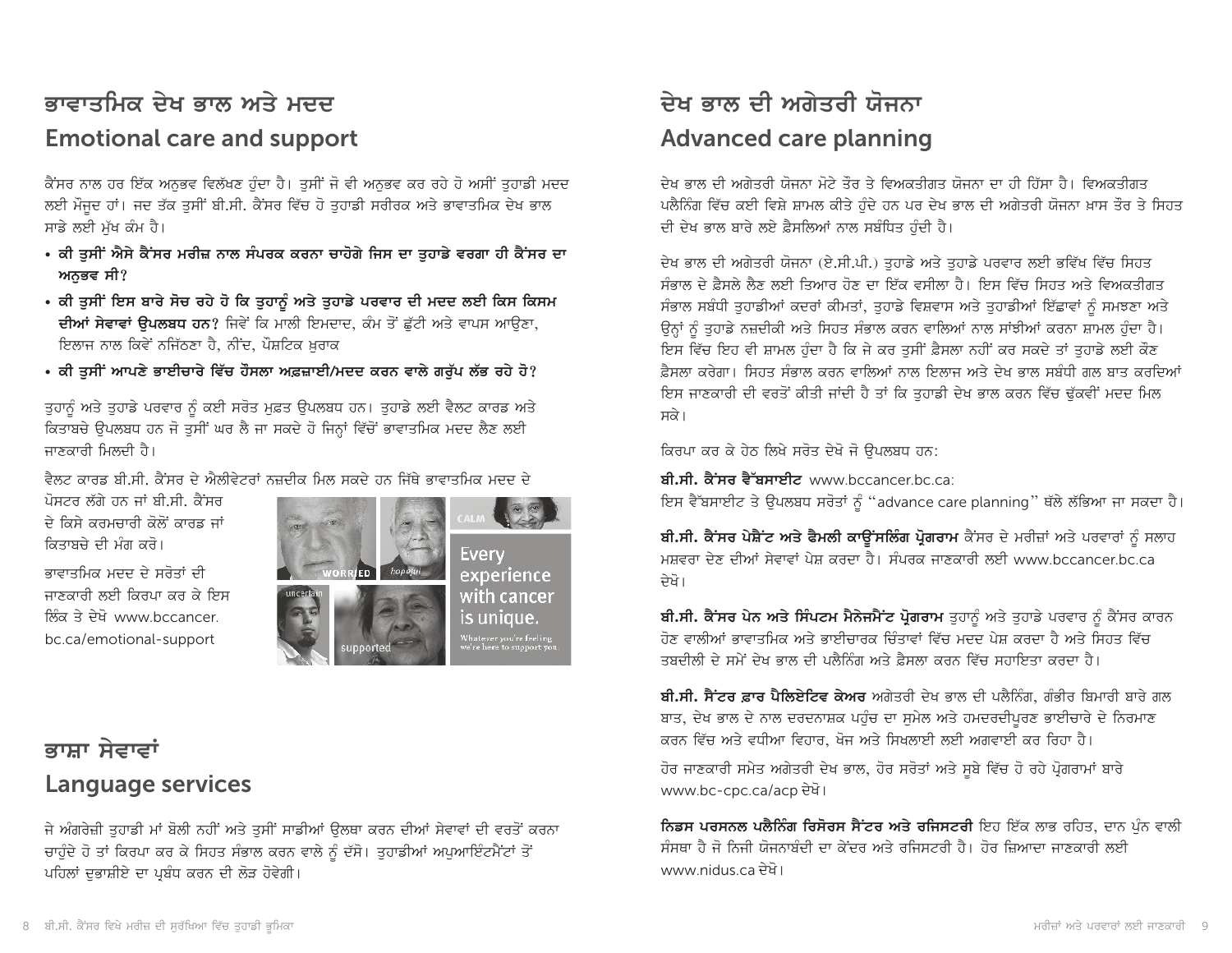# ਆਪਣੀ ਦੇਖ ਭਾਲ ਵਿੱਚ ਤੁਹਾਡੀ ਭੂਮਿਕਾ–ਮਰੀਜ਼ ਦੀ ਸੁਰੱਖਿਆ

# Your role in your care patient safety

ਅਸੀਂ ਚਾਹੰਦੇ ਹਾਂ ਕਿ ਬੀ.ਸੀ. ਕੈਂਸਰ ਵਿੱਚ ਅਪਆਇੰਟਮੈਂਟ, ਇਲਾਜ ਜਾਂ ਪ੍ਰੋਸੀਜਰ ਦੌਰਾਨ ਤਸੀਂ ਸਰੱਖਿਅਤ ਰਹੋ। ਮਰੀਜ਼ ਦੀ ਸਰੱਖਿਆ ਦਾ ਪੱਕਾ ਬੰਦੋਬਸਤ ਕਰਨ ਲਈ ਸਰੱਖਿਆ ਦੀਆਂ ਖ਼ਾਸ ਕਾਰਵਾਈਆਂ ਹਨ ਜਿਨ੍ਹਾਂ ਦੀ ਬੀ.ਸੀ. ਕੈਂਸਰ ਦੇ ਸਾਰੇ ਕਰਮਚਾਰੀ ਪਾਲਨਾ ਕਰਨਗੇ। ਹੇਠਾਂ ਸਰੱਖਿਆ ਦੇ ਕੱਝ ਵਿਸ਼ੇ ਹਨ ਜਿਨ੍ਹਾਂ ਬਾਰੇ ਤਹਾਡਾ ਸਚੇਤ ਹੋਣਾ ਇਹ ਯਕੀਨੀ ਬਣਾਏਗਾ ਕਰੇਗਾ ਕਿ ਬੀ.ਸੀ. ਕੈਂਸਰ ਦਾ ਮਾਹੌਲ ਤਹਾਡੇ ਲਈ ਸਰੱਖਿਅਤ ਹੈ:

- ਦਵਾਈਆਂ ਦੀ ਸਰੱਖਿਆ
- ਮੈਡੀਕਲ ਪ੍ਰੋਸੀਜਰ (ਰੋਗ ਪਹਿਚਾਣ ਦਾ ਪ੍ਰੋਸੀਜਰ, ਰੈਡੀਏਸ਼ਨ ਥੈਰੇਪੀ ਅਤੇ ਸਰਜਰੀ)
- ਇੰਟਰਵੀਨਸ ਥੈਰੇਪੀ
- ਇਨਫ਼ੈੱਕਸ਼ਨ ਕੰਟਰੋਲ
- ਮਰੀਜ਼ ਦਾ ਡਿੱਗਣ ਤੋਂ ਬਚਾਅ ਅਤੇ ਚੱਲਣ ਫਿਰਨ ਵਿੱਚ ਸਹਾਇਤਾ
- ਪ੍ਰੈਸ਼ਰ ਇੰਜਰੀ ਪ੍ਰੀਵੈਨਸ਼ਨ (ਪ੍ਰੈਸ਼ਰ ਅਲਸਰ)
- ਐਮਰਜੈਂਸੀ ਲਈ ਤਿਆਰੀ
- ਬੀ.ਸੀ. ਕੈਂਸਰ ਮਰੀਜ਼ਾਂ ਦੀਆਂ ਅਪੁਆਇੰਟਮੈਂਟਾਂ
- ਮਰੀਜ਼ ਦੇ ਰਿਕਾਰਡ ਤੱਕ ਪਹੰਚ
- ਦੇਖ ਭਾਲ ਦੀ ਕੁਆਲਿਟੀ ਦੇ ਸੁਧਾਰ ਲਈ ਮਰੀਜ਼ ਦੀ ਭੂਮਿਕਾ

ਮਰੀਜ਼ ਦੀ ਸਰੱਖਿਆ ਦੇ ਇਨ੍ਹਾਂ ਵਿਸ਼ਿਆਂ ਦਾ ਵੇਰਵਾ ਇਸ ਕਿਤਾਬਚੇ ਦੇ ਅਗਲੇ ਪੰਨਿਆਂ ਤੇ ਦਿੱਤਾ ਗਿਆ ਹੈ।

ਅਸੀਂ ਸਮਝਦੇ ਹਾਂ ਕਿ ਤਹਾਡੇ ਕੱਝ ਸਆਲ ਜਾਂ ਚਿੰਤਾਵਾਂ ਹੋਣਗੀਆਂ। ਕਿਰਪਾ ਕਰ ਕੇ ਬੀ.ਸੀ. ਕੈਂਸਰ ਦੇ ਆਪਣੇ ਕਿਸੇ ਵੀ ਸਿਹਤ ਸੰਭਾਲ ਕਰਨ ਵਾਲੇ ਨੂੰ ਕਹੋ ਕਿ ਉਹ ਇਨ੍ਹਾਂ ਵਿਸ਼ਿਆਂ ਤੇ ਤੁਹਾਡੇ ਨਾਲ ਵਿਚਾਰ ਵਟਾਂਦਰਾ ਕਰੇ। ਅਸੀਂ ਬੀ.ਸੀ. ਕੈਂਸਰ ਵਿਖੇ ਤੁਹਾਡੀ ਸੁਰੱਖਿਆ ਦਾ ਪੱਕਾ ਬੰਦੋਬਸਤ ਕਰਨਾ ਚਾਹੁੰਦੇ ਹਾਂ।

# ਮਰੀਜ਼ ਦੀ ਪਹਿਚਾਣ **Patient identification**

ਸਾਡੇ ਲਈ ਇਹ ਪੱਕਾ ਪਤਾ ਕਰਨਾ ਬੜਾ ਮਹੱਤਵਪੂਰਨ ਹੈ ਕਿ ਅਸੀਂ ਸਹੀ ਮਰੀਜ਼ ਨੂੰ ਉਚਿੱਤ ਦੇਖ ਭਾਲ ਪ੍ਰਦਾਨ ਕਰ ਰਹੇ ਹਾਂ। ਸਾਰੀਆਂ ਅਪੁਆਇੰਟਮੈਂਟਾਂ ਅਤੇ ਇਲਾਜ ਕਰਵਾਉਣ, ਪ੍ਰੋਸੀਜਰ ਜਾਂ ਦਵਾਈਆਂ ਲੈਣ ਤੋਂ ਪਹਿਲਾਂ ਮਰੀਜ਼ ਦੀ ਪਹਿਚਾਣ ਯਕੀਨੀ ਬਣਾਉਣ ਕਰਨ ਲਈ ਅਸੀਂ ਤੁਹਾਨੂੰ ਕੁੱਝ ਖ਼ਾਸ ਸੁਆਲ ਪੁੱਛਦੇ ਹਾਂ। ਤੁਹਾਡਾ ਪੂਰਾ ਨਾਮ ਪੁੱਛਿਆ ਜਾਏਗਾ ਅਤੇ ਸ਼ਨਾਖਤ ਲਈ ਇੱਕ ਹੋਰ ਪਹਿਚਾਣ ਸੁਆਲ ਪੁੱਛਿਆ ਜਾਏਗਾ ਜਿਸ ਵਿੱਚ ਇਹ ਸ਼ਾਮਲ ਹੋ ਸਕਦੇ ਹਨ:

- ਜਨਮ ਤਾਰੀਖ
- ਬੀ.ਸੀ. ਕੈਂਸਰ ਦਾ ਅਪਆਇੰਟਮੈਂਟ ਲਈ ਕਾਰਡ
- ਸਰਕਾਰੀ ਪਹਿਚਾਣ ਪੱਤਰ

(ਜਿਵੇਂ ਕਿ ਪਾਸਪੋਰਟ, ਡਰਾਈਵਰ ਲਾਇਸੈਂਸ, ਬੀ.ਸੀ. ਸਰਵਿਸਿਜ਼ ਕਾਰਡ)

• ਬੀ.ਸੀ. ਕੈਂਸਰ ਦੇ ਕੱਝ ਪੋਗਰਾਮ ਮਰੀਜ਼ ਦੀ ਫ਼ੋਟੋ ਦੀ ਵਰਤੋਂ ਕਰਦੇ ਹਨ

ਵੈਨਕੁਵਰ ਸੈਂਟਰ ਵਿਖੇ ਦਾਖਲ ਮਰੀਜ਼ਾਂ ਦੀ ਯੁਨਿਟ ਵਿੱਚ ਇਹ ਬੜਾ ਜ਼ਰੂਰੀ ਹੈ ਕਿ ਤੁਸੀਂ ਪਹਿਚਾਣ ਵਾਲਾ ਬੈਂਡ ਪਹਿਨੋ। ਜੇ ਤੁਹਾਡਾ ਨਾਮ ਵਾਲਾ ਬੈਂਡ ਉਤਾਰ ਦਿੱਤਾ ਗਿਆ ਹੈ ਤਾਂ ਨਰਸ ਨੂੰ ਨਵੇਂ ਬੈਂਡ ਲਈ ਇੱਕ ਦਮ ਕਹੋ।

ਜਦੋਂ ਤਸੀਂ ਬੀ.ਸੀ. ਕੈਂਸਰ ਵਿੱਚ ਅਪਆਇੰਟਮੈਂਟ ਜਾਂ ਇਲਾਜ ਜਾਂ ਪ੍ਰੋਸੀਜਰ ਲਈ ਆਉਂਦੇ ਹੋ ਤਾਂ ਸਾਰੇ ਸਿਹਤ ਸੰਭਾਲ ਕਰਨ ਵਾਲੇ ਅਤੇ ਸਟਾਫ਼ ਤੁਹਾਨੂੰ ਆਪਣੀ ਜਾਣ ਪਹਿਚਾਣ ਕਰਵਾਉਣਗੇ। ਕਿਰਪਾ ਕਰ ਕੇ ਸਾਨੂੰ ਪੱਛੋ ਕਿ ਤੁਸੀਂ ਕੌਣ ਹੋ ਅਤੇ ਮੇਰੀ ਦੇਖ ਭਾਲ ਵਿੱਚ ਤੁਹਾਡੀ ਕੀ ਭੂਮਿਕਾ ਹੈ। ਇਹ ਜਾਣਨਾ ਤੁਹਾਡਾ ਹੱਕ ਬਣਦਾ ਹੈ ਕਿ ਤਹਾਡੀ ਦੇਖ ਭਾਲ ਕੌਣ ਕਰ ਰਿਹਾ ਹੈ।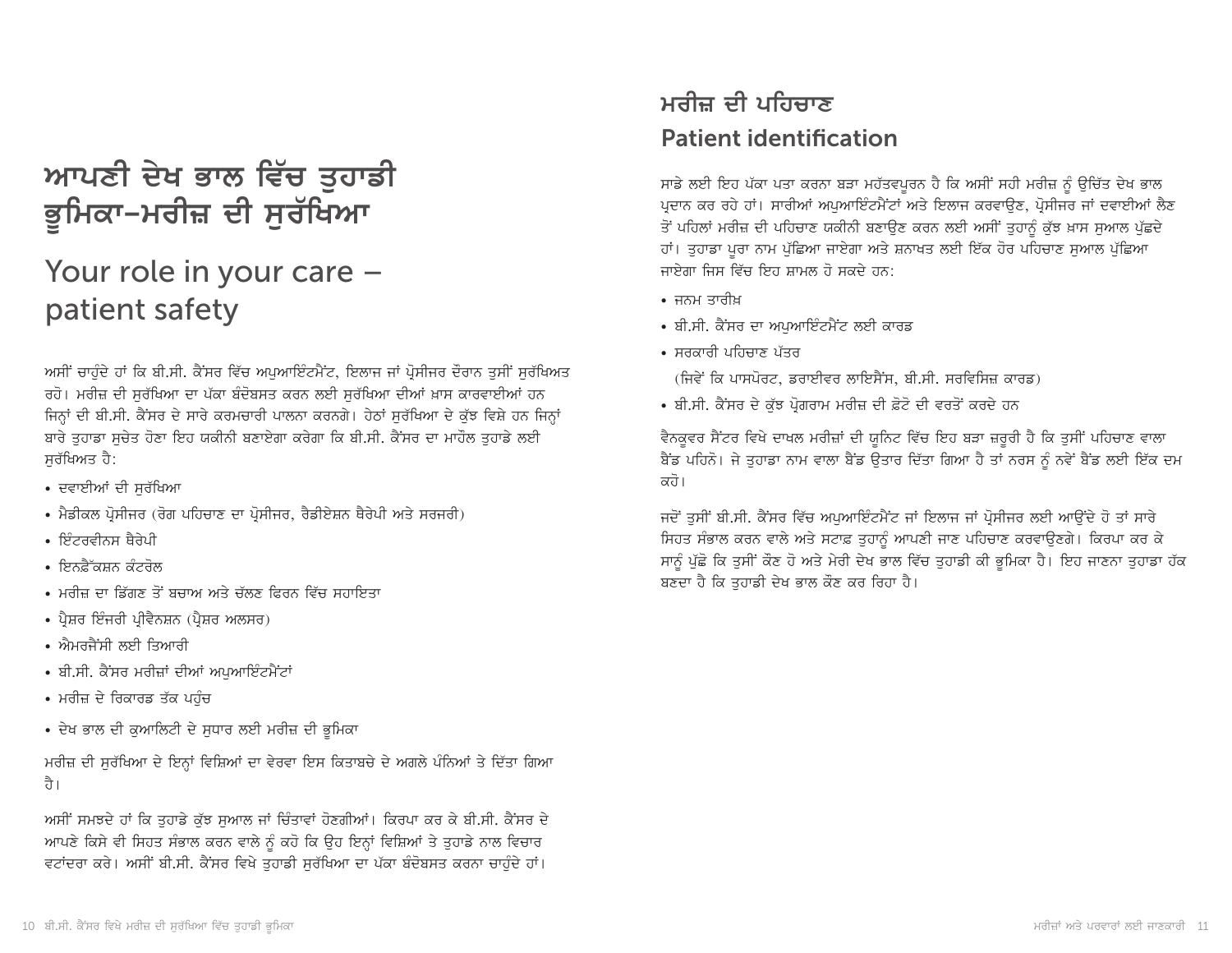## ਦਵਾਈ ਦੀ ਸੁਰੱਖਿਆ **Medication safety**

### ਇਹ ਪੱਕੀ ਤਰ੍ਹਾਂ ਪਤਾ ਕਰੋ ਕਿ ਤੁਹਾਡੀ ਦੇਖ ਭਾਲ ਕਰਨ ਵਾਲਿਆਂ ਨੂੰ ਇਹ ਪਤਾ ਹੈ ਕਿ ਤੁਸੀਂ ਕਿਹੜੀਆਂ ਦਵਾਈਆਂ ਲੈ ਰਹੇ ਹੋ। MAKE SURE THAT YOUR CARE PROVIDERS KNOW ABOUT ALL OF THE MEDICINE YOU ARE TAKING

ਬੀ.ਸੀ. ਕੈਂਸਰ ਦੇ ਸਿਹਤ ਸੰਭਾਲ ਕਰਨ ਵਾਲੇ ਫਰਮਾਨੈੱਟ (ਇਹ ਇੱਕ ਸਿਸਟਮ ਹੈ ਜਿਸ ਵਿੱਚ ਤੁਹਾਡੇ ਭਾਈਚਾਰੇ ਅੰਦਰ ਹੋਰ ਸਿਹਤ ਸੰਭਾਲ ਕਰਨ ਵਾਲਿਆਂ ਵੱਲੋਂ ਤਹਾਡੇ ਲਈ ਨਿਸ਼ਚਿਤ ਕੀਤੀਆਂ ਦਵਾਈਆਂ ਦਾ ਰਿਕਾਰਡ ਹੰਦਾ ਹੈ) ਤੋਂ ਤਹਾਡੀ ਦਵਾਈਆਂ ਦੀ ਲਿਸਟ ਦੇਖ ਲੈਣਗੇ। ਇਹ ਯਕੀਨੀ ਬਣਾਉਣ ਕਰਨ ਲਈ ਕਿ ਤੁਸੀਂ ਘਰ ਵਿੱਚ ਜੋ ਦਵਾਈਆਂ ਲੈ ਰਹੇ ਹੋ ਸਾਡੇ ਕੋਲ ਉਸ ਦੀ ਲੇਟੈਸਟ ਲਿਸਟ ਹੈ, ਤੁਹਾਡਾ ਡਾਕਟਰ ਤੁਹਾਡੇ ਨਾਲ ਇਸ ਲਿਸਟ ਦੀ ਸਮੀਖਿਆ ਕਰੇਗਾ।

ਤੁਹਾਡਾ ਡਾਕਟਰ ਤੁਹਾਨੂੰ ਪੁੱਛੇਗਾ ਕਿ ਕੀ ਤੁਸੀਂ ਘਰ ਕੋਈ ਹੋਰ ਦਵਾਈ ਵੀ ਲੈ ਰਹੇ ਹੋ। ਇਸ ਵਿੱਚ ਸ਼ਾਮਲ ਹਨ:

- ਕਾਉਂਟਰ ਤੇ ਮਿਲਣ ਵਾਲੀਆਂ ਦਵਾਈਆਂ (ਜੋ ਡਾਕਟਰ ਦੀ ਪਰਚੀ ਤੋਂ ਬਿਨਾਂ ਮਿਲ ਸਕਦੀਆਂ ਹਨ)
- ਖ਼ੁਰਾਕ ਦੇ ਸੰਪੁਰਕ ਜਿਵੇਂ ਕਿ ਵਿਟਾਮਿਨਜ਼ ਅਤੇ ਜੜੀਆਂ ਬੁਟੀਆਂ
- ਸਹਾਇਕ ਜਾਂ ਨੇਚਰੋਪੈਥਿਕ ਦਵਾਈਆਂ

ਤੁਹਾਡੀ ਸੁਰੱਖਿਆ ਲਈ ਇਹ ਬੜਾ ਜ਼ਰੂਰੀ ਹੈ ਕਿ ਤੁਸੀਂ ਇਹ ਜਾਣਕਾਰੀ ਸਾਡੇ ਨਾਲ ਸਾਂਝੀ ਕਰੋ। ਕੁੱਝ ਦਵਾਈਆਂ ਅਤੇ ਸੰਪੂਰਕ ਜੋ ਤੁਸੀਂ ਘਰ ਲੈਂਦੇ ਹੋ ਉਹ ਬੀ.ਸੀ. ਕੈਂਸਰ ਵੱਲੋਂ ਦਿੱਤੀਆਂ ਦਵਾਈਆਂ ਨਾਲ ਪ੍ਰਤੀਕ੍ਰਿਆ ਕਰ ਸਕਦੇ ਹਨ ਜਾਂ ਉਨ੍ਹਾਂ ਦੇ ਪ੍ਰਭਾਵ ਤੇ ਅਸਰ ਪਾ ਸਕਦੇ ਹਨ। ਕਿਰਪਾ ਕਰ ਕੇ ਐਸੀਆਂ ਸਾਰੀਆਂ ਦਵਾਈਆਂ ਜੋ ਤਸੀਂ ਘਰ ਖਾਂਦੇ ਹੋ, ਕਿੰਨੀ ਮਿਕਦਾਰ ਵਿੱਚ ਖਾਂਦੇ ਹੋ ਅਤੇ ਦਿਨ ਵਿੱਚ ਕਿੰਨੀ ਵਾਰ ਖਾਂਦੇ ਹੋ ਦੀ ਲਿਸਟ ਨਾਲ ਲੈ ਕੇ ਆਓ। ਜੇ ਐਸਾ ਕਰਨਾ ਤਹਾਡੇ ਲਈ ਔਖਾ ਹੈ ਤਾਂ ਸਾਰੀਆਂ ਦਵਾਈਆਂ ਦੀਆਂ ਬੋਤਲਾਂ ਨਾਲ ਲੈ ਕੇ ਆਓ।

#### ਦਵਾਈਆਂ ਤੋਂ ਐਲਰਜੀ ਜਾਂ ਪ੍ਰਤੀਕ੍ਰਿਆ

#### MEDICATION ALLERGY OR REACTION

ਕਿਰਪਾ ਕਰ ਕੇ ਆਪਣੇ ਡਾਕਟਰ ਅਤੇ ਸਿਹਤ ਸੰਭਾਲ ਕਰਨ ਵਾਲੀ ਟੀਮ ਦੇ ਮੈਂਬਰਾਂ ਨੂੰ ਦੱਸੋ ਕਿ ਤੁਹਾਨੂੰ ਕਿਹੜੀਆਂ ਦਵਾਈਆਂ ਜਾਂ ਖਾਣਿਆਂ ਤੋਂ ਐਲਰਜੀ ਜਾਂ ਪ੍ਰਤੀਕ੍ਰਿਆ ਹੈ। ਇਸ ਤਰ੍ਹਾਂ ਤਹਾਨੂੰ ਉਹ ਦਵਾਈਆਂ ਨਹੀਂ ਮਿਲਣਗੀਆਂ ਜਿਨ੍ਹਾਂ ਤੋਂ ਤੁਹਾਨੂੰ ਐਲਰਜੀ ਹੈ।

ਜਦੋਂ ਨਵੀਂ ਦਵਾਈ ਨਿਯਤ ਕੀਤੀ ਜਾਂਦੀ ਹੈ ਤਾਂ ਡਾਕਟਰ ਨੂੰ ਪੁੱਛੋ ਕਿ ਇਹ ਦਵਾਈ ਉਨ੍ਹਾਂ ਦਵਾਈਆਂ ਵਰਗੀ ਜਾਂ ਉਸ 'ਕਿਸਮ ਦੀ' ਤਾਂ ਨਹੀਂ ਜਿਨ੍ਹਾਂ ਤੋਂ ਤਹਾਨੂੰ ਐਲਰਜੀ ਹੈ। ਕਈ ਵੱਖਰੇ ਵੱਖਰੇ ਨਾਮ ਵਾਲੀਆਂ ਦਵਾਈਆਂ ਵਿੱਚ ਵੀ ਐਸੇ ਤੱਤ ਹੋ ਸਕਦੇ ਹਨ ਜਿਨ੍ਹਾਂ ਤੋਂ ਤੁਹਾਨੂੰ ਐਲਰਜੀ ਜਾਂ ਪ੍ਰਤੀਕ੍ਰਿਆ ਹੈ।

ਐਲਰਜੀਆਂ ਦਾ ਰਿਕਾਰਡ ਦਵਾਈਆਂ ਵਾਲੇ ਚਾਰਟ ਤੇ ਰੱਖੋ ਅਤੇ ਸਾਰੇ ਸਿਹਤ ਸੰਭਾਲ ਕਰਨ ਵਾਲਿਆਂ ਨਾਲ ਸਾਂਝਾ ਕਰੋ।

### ਦਵਾਈਆਂ ਦਾ ਰਿਕਾਰਡ **RECORD OF MEDICATIONS**

ਤੁਸੀਂ ਜਿਹੜੀਆਂ ਦਵਾਈਆਂ ਲੈ ਰਹੇ ਹੋ ਉਨ੍ਹਾਂ ਸਾਰੀਆਂ ਦਾ ਰਿਕਾਰਡ ਰੱਖੋ। ਕਈ ਫਾਰਮੇਸੀਆਂ ਤੁਹਾਡੀ ਵਰਤੋਂ ਲਈ ਦਵਾਈਆਂ ਦਾ ਚਾਰਟ ਦੇਣਗੀਆਂ। ਜੇ ਤੁਹਾਡੇ ਕੋਲ ਕੋਈ ਚਾਰਟ ਨਹੀਂ ਤਾਂ ਇਸ ਕਿਤਾਬਚੇ ਦੇ ਪਿੱਛੇ ਦਿੱਤੇ ਚਾਰਟ ਨੂੰ ਵਰਤੋ ਅਤੇ ਹੇਠ ਲਿਖੀ ਜਾਣਕਾਰੀ ਉਸ ਵਿੱਚ ਭਰੋ:

- ਦਵਾਈ ਦੇ ਅਕਸਰ ਦੋ ਨਾਮ ਹੁੰਦੇ ਹਨ (ਸਾਧਾਰਨ ਅਤੇ ਬ੍ਰੈਂਡ ਨਾਮ) ਦੋਵੇਂ ਦਵਾਈ ਦਾ ਨਾਮ ਨਾਮ ਲਿਖੋ। ਇਹ ਜਾਣਕਾਰੀ ਦਵਾਈ ਦੇ ਪੈਕਟ (ਬੋਤਲ ਜਾਂ ਡੱਬਾ) ਤੋਂ ਜਾਂ ਦਵਾਈ ਦੇ ਨਾਲ ਆਉਣ ਵਾਲੀ ਜਾਣਕਾਰੀ ਵਾਲੀ ਸ਼ੀਟ ਤੋਂ ਮਿਲ ਸਕਦੀ ते । ਦਵਾਈ ਸ਼ੁਰੂ ਕਰਨ ਦੀ ਤਾਰੀਖ਼ ਜਿਸ ਦਿਨ ਇਹ ਦਵਾਈ ਲੈਣੀ ਸ਼ੁਰੂ ਕਰੋ ਉਹ ਤਾਰੀਖ਼ ਲਿਖੋ।
- ਦਵਾਈ ਸਾਰੇ ਰਿਕਾਰਡ ਕਰੋ $\cdot$ ਮਾਤਰਾ/ਕਿੰਨੀ ਵਾਰ
	- ਖ਼ਰਾਕ ਦਵਾਈ ਕਿੰਨੀ ਲੈਣੀ ਹੈ। (ਲੇਬਲ ਤੇ ਦਿੱਤੇ ਨਿਰਦੇਸ਼ ਪੜ੍ਹੋ)
	- ਦਵਾਈ ਦਿਨ ਵਿੱਚ ਕਿੰਨੀ ਵਾਰ ਲੈਣੀ ਹੈ।

ਦਵਾਈ ਬੰਦ ਕਰਨ ਦੀ ਤਾਰੀਖ਼ ਜਿਸ ਦਿਨ ਦਵਾਈ ਲੈਣੀ ਬੰਦ ਕੀਤੀ ਉਹ ਤਾਰੀਖ਼ ਲਿਖੋ

ਦਵਾਈਆਂ ਤੋਂ ਐਲਰਜੀ ਉਨ੍ਹਾਂ ਸਾਰੀਆਂ ਦਵਾਈਆਂ ਦਾ ਰਿਕਾਰਡ ਰੱਖੋ ਜਿਨ੍ਹਾਂ ਤੋਂ ਤੁਹਾਨੂੰ ਐਲਰਜੀ ਹੈ ਜਾਂ ਲੈਣੀਆਂ ਮਨ੍ਹਾ ਹਨ।

ਇਹ ਚਾਰਟ ਹਮੇਸ਼ਾ ਆਪਣੇ ਕੋਲ ਰੱਖੋ। ਇਸ ਨੂੰ ਵੇਖ ਕੇ ਸਾਰੇ ਸਿਹਤ ਸੰਭਾਲ ਕਰਨ ਵਾਲਿਆਂ ਲਈ ਆਸਾਨੀ ਹੋ ਜਾਂਦੀ ਹੈ ਕਿ ਤਸੀਂ ਕਿਹੜੀਆਂ ਦਵਾਈਆਂ ਲੈ ਰਹੇ ਹੋ।

### ਜਦੋਂ ਡਾਕਟਰ ਤੁਹਾਡੇ ਲਈ ਦਵਾਈ ਲਿਖਦਾ ਹੈ ਤਾਂ ਇਹ ਨਿਸਚੇ ਕਰੋ ਕਰੋ ਕਿ ਤੁਸੀਂ ਉਸ ਨੂੰ ਪੜ੍ਹ ਸਕਦੇ ਹੋ। WHEN YOUR DOCTOR WRITES YOU A PRESCRIPTION. MAKE SURE YOU CAN READ IT.

ਜੇ ਤੁਸੀਂ ਡਾਕਟਰ ਦਾ ਲਿਖਿਆ ਨਹੀਂ ਪੜ੍ਹ ਸਕਦੇ ਤਾਂ ਹੋ ਸਕਦਾ ਹੈ ਕਿ ਤੁਹਾਡਾ ਫਾਰਮਾਸਿਸਟ ਵੀ ਨਾ ਪੜ੍ਹ ਸਕੇ। ਡਾਕਟਰ ਨੂੰ ਕਹੋ ਕਿ ਸਾਫ਼ ਅੱਖਰਾਂ ਵਿੱਚ ਲਿਖੇ ਜਾਂ ਪ੍ਰਿੰਟ ਕਰੇ ਤਾਂ ਕਿ ਤੁਸੀਂ ਪੜ੍ਹ ਸਕੋ।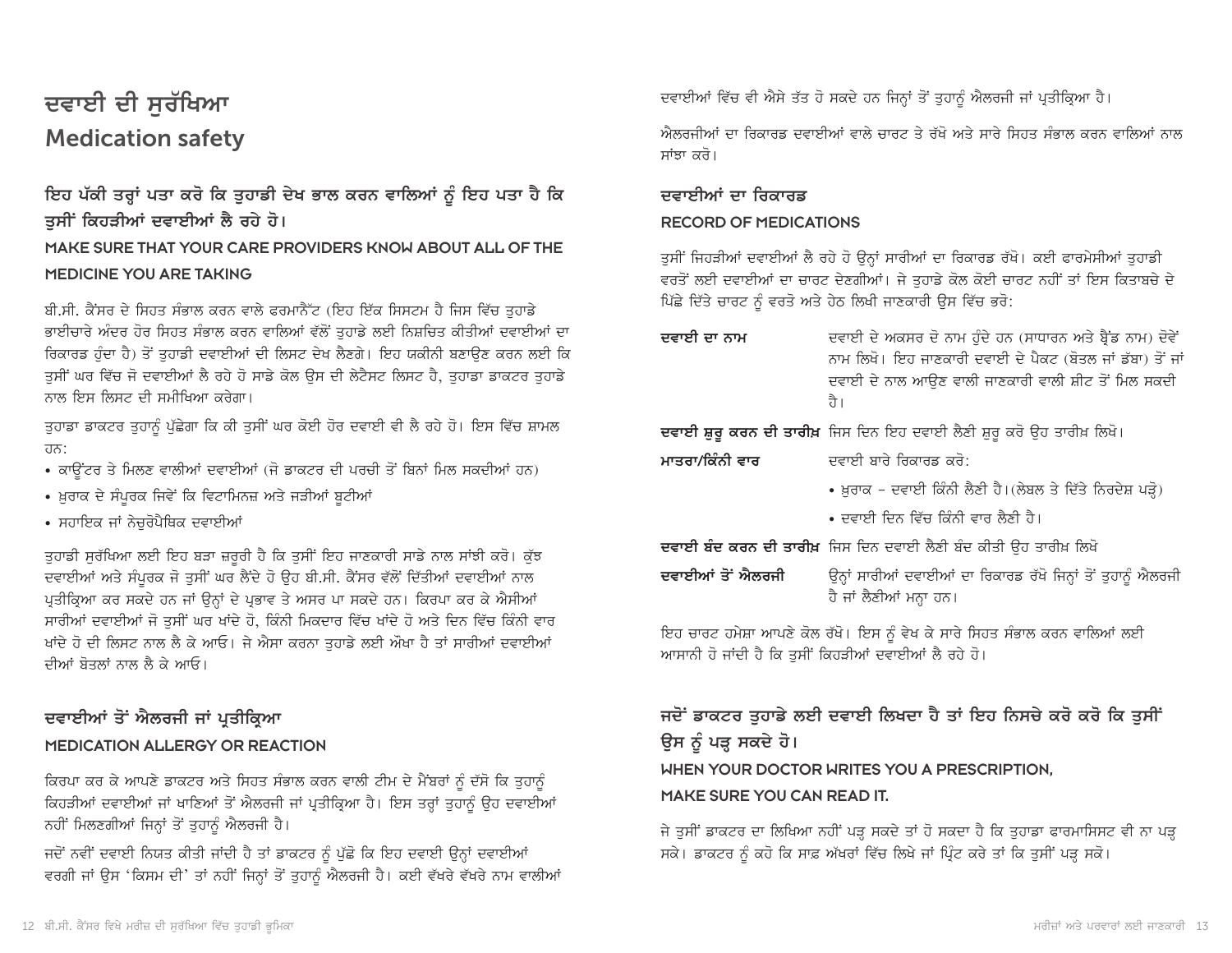### ਆਪਣੀਆਂ ਦਵਾਈਆਂ ਬਾਰੇ ਜਾਣਕਾਰੀ ਐਸੇ ਤਰੀਕੇ ਲਵੋ ਜੋ ਤਸੀਂ ਸਮਝ ਸਕੋ ASK FOR INFORMATION ABOUT YOUR MEDICATION IN TERMS YOU **CAN UNDERSTAND**

ਜਦੋਂ ਤਹਾਡੇ ਡਾਕਟਰ ਵੱਲੋਂ ਦਵਾਈ ਨਿਯਤ ਕੀਤੀ ਜਾਂਦੀ ਹੈ ਤਾਂ ਹੇਠ ਲਿਖੇ ਸਆਲ ਪੱਛੋ। ਫਾਰਮੇਸੀ ਤੋਂ ਦਵਾਈ ਲੈਣ ਸਮੇਂ ਇਹ ਸਆਲ ਦਹਰਾਓ:

- ਕੀ ਕੋਈ ਦਵਾਈ ਨਵੀਂ ਸ਼ੁਰੂ ਕੀਤੀ ਗਈ, ਬੰਦ ਕੀਤੀ ਗਈ ਜਾਂ ਬਦਲੀ ਗਈ  $1.3$ ਬਦੀਲੀ? ਅਤੇ ਕਿਉਂ? ਨਵੀਂ ਦਵਾਈ ਦਾ ਕੀ ਨਾਮ ਹੈ?
- ਮੈਂ ਕਿਹੜੀਆਂ ਦਵਾਈਆਂ ਖਾਣੀਆਂ ਜਾਰੀ ਰੱਖਾਂ ਅਤੇ ਕਿਉਂ? 2. ਜਾਰੀ ਰੱਖਣਾ?
- 3. ੳਚਿੱਤ ਵਰਤੋਂ ? ਮੈਂ ਦਵਾਈ ਕਿਵੇਂ ਲਵਾਂ ਅਤੇ ਕਦੋਂ ਤੱਕ ਲਵਾਂ? ਕੀ ਇਸ ਦਵਾਈ ਦੀ ਖ਼ਰਾਕ ਮੇਰੇ ਭਾਰ ਅਨੁਸਾਰ ਠੀਕ ਹੈ? ਹੋਰ ਦਵਾਈਆਂ ਜਾਂ ਖ਼ੁਰਾਕ ਦੇ ਸੰਪੂਰਕ ਜੋ ਮੈਂ ਲੈ ਰਿਹਾ ਹਾਂ ਕੀ ਇਹ ਦਵਾਈ ਉਨ੍ਹਾਂ ਨਾਲ ਲੈਣੀ ਸਰੱਖਿਅਤ ਹੈ? ਇਹ ਦਵਾਈਆਂ ਲੈਂਦੇ ਸਮੇਂ ਮੈਂ ਖਾਣ, ਪੀਣ ਵਾਲੇ ਕਿਹੜੇ ਪਦਾਰਥਾਂ ਜਾਂ ਸਰਗਰਮੀਆਂ ਤੋਂ ਪਰਹੇਜ਼ ਕਰਾਂ?
- 4. ਦੇਖ ਰੇਖ ਕਰਨਾ? ਮੈਨੰ ਕਿਵੇਂ ਪਤਾ ਲੱਗੇ ਕਿ ਦਵਾਈ ਕੰਮ ਕਰ ਰਹੀ ਹੈ ਅਤੇ ਇਸ ਦੇ ਕੀ ਉਲਟ ਪ੍ਰਭਾਵ ਹਨ ਜਿਨ੍ਹਾਂ ਦੀ ਮੈਂ ਗੌਰ ਕਰਾਂ? ਜੇ ਉਲਟ ਪ੍ਰਭਾਵ ਹੋਣ ਤਾਂ ਮੈਂ ਕੀ ਕਰਾਂ?
- ਕੀ ਮੈਨੂੰ ਕਿਸੇ ਟੈੱਸਟ ਦੀ ਲੋੜ ਹੈ ਅਤੇ ਕਦੋਂ/ ਮੈਂ ਅਗਲੀ ਅਪੁਆਇੰਟਮੈਂਟ 5. ਪਿੱਛਾ ਕਰਨਾ/ਫ਼ਾਲੋ ਅੱਪ? ਕਿਵੇਂ ਬੱਕ ਕਰਾਵਾਂ?

### ਜਦੋਂ ਤਸੀਂ ਫਾਰਮੇਸੀ ਤੋਂ ਆਪਣੀ ਦਵਾਈ ਲਵੋ

#### WHEN YOU PICK UP YOUR MEDICINE FROM THE PHARMACY

ਦਵਾਈ ਦਾ ਨਾਮ ਅਤੇ ਉਸ ਦੀ ਖ਼ੁਰਾਕ ਫਾਰਮਾਸਿਸਟ ਨਾਲ ਦੁਹਰਾਓ ਤਾਂ ਕਿ ਦੁਬਾਰਾ ਚੈੱਕ ਹੋ ਜਾਏ ਕਿ ਤੁਹਾਨੂੰ ਨੀਕ ਦਵਾਈ ਹੀ ਮਿਲ ਰਹੀ ਹੈ।

ਕਈ ਦਵਾਈਆਂ ਦੇ ਲੇਬਲ ਸਮਝਣੇ ਬਹੁਤ ਔਖੇ ਹੁੰਦੇ ਹਨ। ਮਿਸਾਲ ਲਈ "ਚਾਰ ਖ਼ਰਾਕਾਂ ਰੋਜ਼" ਦਾ ਕੀ ਇਹ ਮਤਲਬ ਹੈ ਕਿ ਇਹ ਖ਼ਰਾਕਾਂ 6-6 ਘੰਟਿਆਂ ਬਾਅਦ 24 ਘੰਟਿਆਂ ਵਿੱਚ ਲੈਣੀਆਂ ਹਨ ਜਾਂ ਕਿ ਦਿਨ ਵਿੱਚ ਚਾਰ ਖ਼ਰਾਕਾਂ ਲੈਣੀਆਂ ਹਨ ਜਾਂ ਖਾਣੇ ਤੋਂ ਪਹਿਲਾਂ ਜਾਂ ਰਾਤੀਂ ਸੌਣ ਲੱਗਿਆਂ ਲੈਣੀਆਂ ਹਨ।

ਜੇ ਦਵਾਈ ਦੇ ਲੇਬਲ ਤੇ ਲਿਖੇ ਨਿਰਦੇਸ਼ਾਂ ਬਾਰੇ ਕੋਈ ਸੁਆਲ ਹੈ ਤਾਂ ਸਪਸ਼ਟੀਕਰਨ ਲਈ ਫਾਰਮਾਸਿਸਟ ਨੂੰ ਪੁੱਛੇ।

### ਦਵਾਈ ਦੇ ਉਲਟ ਪ੍ਰਭਾਵਾਂ ਬਾਰੇ ਲਿਖਤੀ ਜਾਣਕਾਰੀ ਲਵੋ ASK FOR WRITTEN INFORMATION ABOUT THE SIDE EFFECTS OF **MEDICATIONS**

ਕੱਝ ਦਵਾਈਆਂ ਦੇ ਉਲਟ ਪਭਾਵ ਨਹੀਂ ਹੁੰਦੇ ਪਰ ਕਈਆਂ ਦੇ ਹਲਕੇ ਜਿਹੇ ਅਤੇ ਕਈਆਂ ਦੇ ਗੰਭੀਰ ਉਲਟ ਪ੍ਰਭਾਵ ਹੋ ਸਕਦੇ ਹਨ। ਕੋਈ ਵੀ ਨਵੀਂ ਦਵਾਈ ਜਾਂ ਇਲਾਜ ਸ਼ੁਰੂ ਕਰਨ ਤੋਂ ਪਹਿਲਾਂ ਸਿਹਤ ਸੰਭਾਲ ਕਰਨ ਵਾਲੇ/ ਫਾਰਮਾਸਿਸਟ ਤੋਂ ਉਸ ਦਵਾਈ ਦੇ ਉਲਟ ਪ੍ਰਭਾਵਾਂ ਬਾਰੇ ਜ਼ਰੂਰ ਪਤਾ ਕਰੋ। ਜੇ ਕੋਈ ਸਮੱਸਿਆ ਹੋਵੇ ਤਾਂ ਆਪਣੇ ਸਿਹਤ ਸੰਭਾਲ ਕਰਨ ਵਾਲੇ ਨੂੰ ਇੱਕ ਦਮ ਰਿਪੋਰਟ ਕਰੋ।

### ਜੇ ਦਵਾਈ ਲੈਣ ਤੋਂ ਬਾਅਦ ਤੁਸੀਂ ਠੀਕ ਮਹਿਸੂਸ ਨਹੀਂ ਕਰਦੇ IF YOU FEEL UNWELL AFTER TAKING A MEDICATION

ਜਦੋਂ ਤੁਸੀਂ ਘਰ ਹੋ ਅਤੇ ਦਵਾਈ ਲੈਣ ਤੋਂ ਬਾਅਦ ਠੀਕ ਮਹਿਸੂਸ ਨਹੀਂ ਕਰਦੇ ਤਾਂ ਫ਼ੌਰੀ ਡਾਕਟਰੀ ਇਮਦਾਦ ਲਈ ਪੇਸ਼ੈਂਟ ਕੇਅਰ ਨਰਸ ਲਾਈਨ ਨੂੰ ਜਾਂ 911 ਨੂੰ ਫੋਨ ਕਰੋ।

### ਬੀ.ਸੀ. ਕੈਂਸਰ ਅੰਦਰ ਦਵਾਈ ਲੈਣਾ RECEIVING MEDICATION WITHIN BC CANCER

ਜੇ ਕਰ ਤਸੀਂ ਬੀ.ਸੀ. ਕੈਂਸਰ ਦੇ ਕਿਸੇ ਵਿਭਾਗ ਵਿੱਚ ਦਵਾਈ ਲੈ ਰਹੇ ਹੋ ਜਿਵੇਂ ਕਿ ਕੈਮੋਥੈਰੇਪੀ ਜਾਂ ਬੀ.ਸੀ. ਕੈਂਸਰ- ਵੈਨਕੁਵਰ ਇਨ-ਪੇਸ਼ੈਂਟ ਯੁਨਿਟ ਵਿੱਚ ਦਾਖਲ ਹੋ, ਤਾਂ ਹਰ ਖ਼ੁਰਾਕ ਤੋਂ ਪਹਿਲਾਂ ਨਰਸ ਤੁਹਾਨੂੰ ਦੱਸੇਗੀ ਕਿ ਤਹਾਨੂੰ ਕਿਹੜੀ ਦਵਾਈ ਦਿਤੀ ਜਾ ਰਹੀ ਹੈ।

ਦਵਾਈ ਦੇਣ ਤੋਂ ਪਹਿਲਾਂ ਨਰਸ ਹੇਨ ਲਿਖੀ ਜਾਣਕਾਰੀ ਚੈੱਕ ਕਰੇਗੀ:

- ਤਹਾਡੀ ਪਹਿਚਾਣ ਦੀ ਤਸਦੀਕ ਕਰੇਗੀ ਨੀਕ ਮਰੀਜ਼
- ∙ ਇਹ ਦਵਾਈ ਤਹਾਡੇ ਲਈ ਨਿਯਤ ਹੈ ਨੀਕ ਦਵਾਈ

ਠੀਕ ਖ਼ੁਰਾਕ

#### ਨੀਕ ਟਾਈਮ

• ਮੂੰਹ ਰਾਹੀਂ, ਫ਼ੀਡਿੰਗ ਟਿਊਬ ਰਾਹੀਂ ਜਾਂ ਨਾੜੀ ਵਿੱਚ ਲੱਗੀ ਲਾਈਨ ਰਾਹੀਂ ਜਾਂ ਟੀਕੇ ਨੀਕ ਤਰੀਕਾ ਨਾਲ।

#### ਨੀਕ ਮੰਤਵ

#### ਤਹਾਡੇ ਚਾਰਟ ਤੇ ਠੀਕ ਤਰੀਕੇ ਨਾਲ ਲਿਖਿਆ ਜਾਂਦਾ ਹੈ

ਜਦੋਂ ਵੀ ਸੰਭਵ ਹੋਵੇ ਨਰਸ ਨਾਲ ਦਵਾਈ ਦੇ ਲੇਬਲ ਦੀ ਸਮੀਖਿਆ ਕਰੋ। ਇਹ ਯਕੀਨੀ ਬਣਾਉਣ ਕਰਨ ਲਈ ਕਿ ਤੁਹਾਡੇ ਇਲਾਜ ਜਾਂ ਸਕੈਜੁਅਲ ਵਿੱਚ ਹੋਣ ਵਾਲੀਆਂ ਤਬਦੀਲੀਆਂ ਦਾ ਤੁਹਾਨੂੰ ਪਤਾ ਹੈ ਆਪਣੀ ਨਰਸ ਨੂੰ ਕਹੋ ਕਿ ਹਰ ਰੋਜ਼ ਦਵਾਈਆਂ ਵਿੱਚ ਹੋਈ ਤਬਦੀਲੀ ਦੀ ਤੁਹਾਡੇ ਨਾਲ ਸਮੀਖਿਆ ਕਰੇ।

ਜੇ ਤਸੀਂ ਦਵਾਈ ਲੈਣ ਸਮੇਂ ਜਾਂ ਦਵਾਈ ਲੈਣ ਤੋਂ ਬਾਅਦ ਠੀਕ ਮਹਿਸਸ ਨਾ ਕਰੋ ਤਾਂ ਨਰਸ ਜਾਂ ਸਿਹਤ ਸੰਭਾਲ ਕਰਨ ਵਾਲੇ ਨੂੰ ਇੱਕ ਦਮ ਦੱਸੋ। ਜੇ ਕੋਈ ਗਲ ਸਪਸ਼ਟ ਨਹੀਂ ਹੈ ਤਾਂ ਕੋਈ ਸੁਆਲ ਜਾਂ ਚਿੰਤਾਵਾਂ ਬਾਰੇ ਗੱਲ ਕਰਨ ਤੋਂ ਨਾ ਘਸਰਾਓ।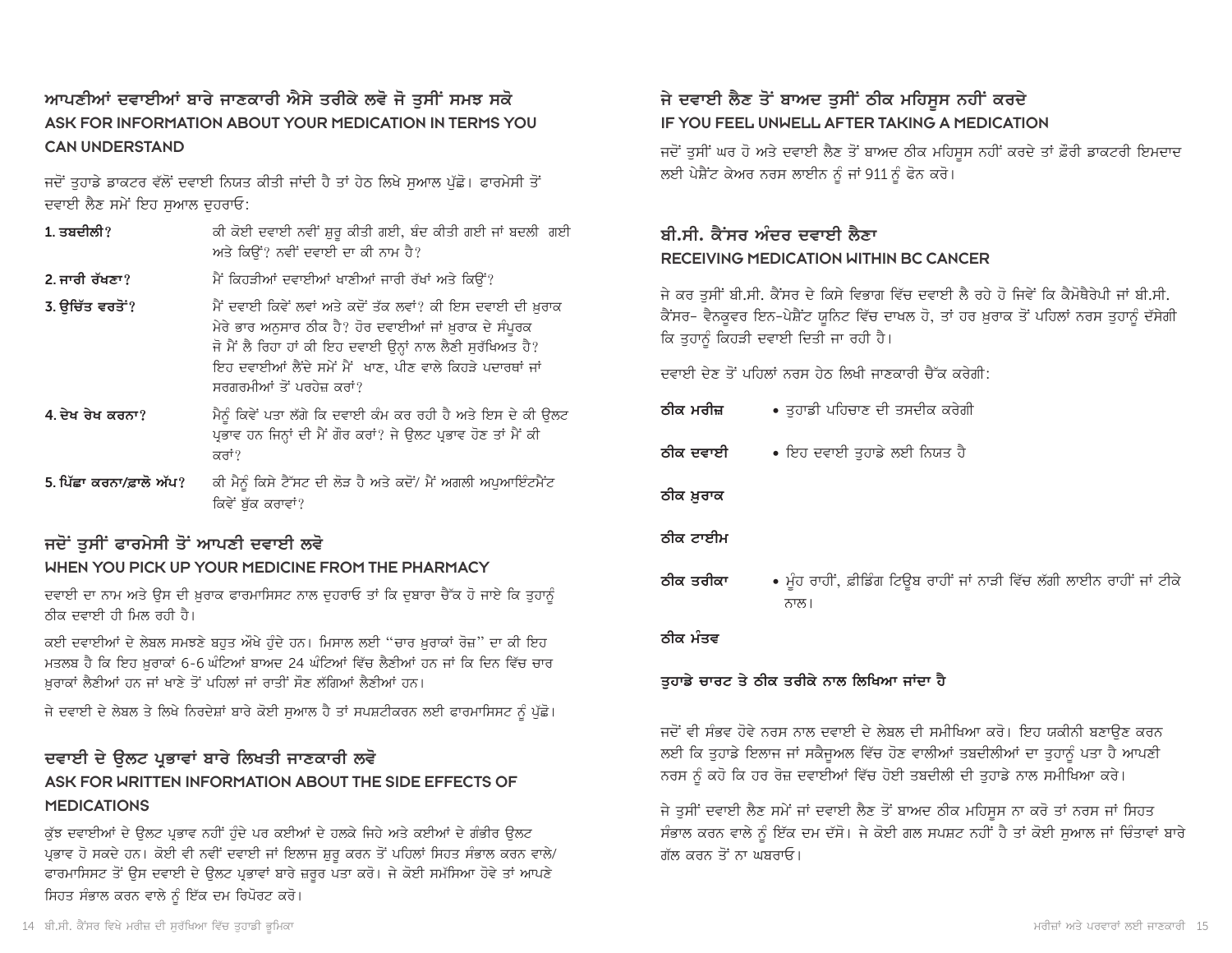# ਡਾਕਟਰੀ ਪ੍ਰੋਸੀਜਰ, ਰੋਗ ਪਹਿਚਾਣ ਦਾ ਪ੍ਰੋਸੀਜਰ, ਰੇਡੀਏਸ਼ਨ ਥੈਰੇਪੀ ਅਤੇ ਸਰਜਰੀ

## Medical procedures – diagnostic procedures, radiation therapy and surgery

ਬੀ.ਸੀ. ਕੈਂਸਰ ਦੇ ਕੁੱਝ ਕੁ ਮਰੀਜ਼ਾਂ ਦੇ ਇਲਾਜ ਵਾਸਤੇ ਰੋਗ ਪਹਿਚਾਣ ਲਈ ਖ਼ਾਸ ਟੈੱਸਟਾਂ ਦੀ ਲੋੜ ਹੋ ਸਕਦੀ ਹੈ। ਕੁੱਝ ਰੋਗੀਆਂ ਦੀ ਹਾਲਤ ਵਿੱਚ ਰੇਡੀਏਸ਼ਨ ਥੈਰੇਪੀ ਅਤੇ ਜਾਂ ਸਰਜਰੀ ਦੀ ਵੀ ਲੋੜ ਹੋ ਸਕਦੀ ਹੈ।

ਇਹ ਕੁੱਝ ਵਿਸ਼ੇ ਹਨ ਜਿਨ੍ਹਾਂ ਬਾਰੇ ਤੁਹਾਨੂੰ ਸੁਚੇਤ ਹੋਣਾ ਚਾਹੀਦਾ ਹੈ, ਜੇ ਕਰ ਤੁਹਾਡਾ ਕੋਈ ਟੈੱਸਟ, ਪ੍ਰੋਸੀਜਰ ਜਾਂ ਸਰਜਰੀ ਹੋਣੀ ਹੈ ਤਾਂ ਆਪਣੇ ਸਿਹਤ ਸੰਭਾਲ ਕਰਨ ਵਾਲੇ ਨਾਲ ਵਿਚਾਰ ਕਰੋ:

### ਪੱਛੋ ਕਿ ਕੋਈ ਟੈੱਸਟ ਜਾਂ ਪੋਸੀਜਰ ਕਿੳਂ ਕੀਤਾ ਜਾ ਰਿਹਾ ਹੈ ASK WHY EACH TEST OR PROCEDURE IS BEING DONE

ਕਿਸੇ ਪ੍ਰੋਸੀਜਰ, ਇਲਾਜ ਜਾਂ ਸਰਜਰੀ ਤੋਂ ਪਹਿਲਾਂ ਆਪਣੇ ਸਿਹਤ ਸੰਭਾਲ ਕਰਨ ਵਾਲੇ ਨਾਲ ਹੇਠ ਲਿਖੇ ਵਿਸਿਆਂ ਸਾਰੇ ਵਿਚਾਰ ਕਰਨਾ ਚੰਗਾ ਖਿਆਲ ਹੈ<sup>.</sup>

- ਇਸ ਟੈੱਸਟ ਜਾਂ ਇਲਾਜ ਦੀ ਕਿਉਂ ਲੋੜ ਹੈ ਅਤੇ ਇਸ ਨਾਲ ਮੈਨੂੰ ਕੀ ਮਦਦ ਮਿਲੇਗੀ?
- ਇਸ ਇਲਾਜ ਵਿੱਚ ਕੀ ਕੱਝ ਸ਼ਾਮਲ ਹੋਵੇਗਾ?
- ਇਸ ਇਲਾਜ ਨੰ ਕਿੰਨਾ ਸਮਾਂ ਲੱਗੇਗਾ?
- ਮੈਨੂੰ ਇਸ ਦੇ ਕੀ ਉਲਟ ਪ੍ਰਭਾਵ ਹੋ ਸਕਦੇ ਹਨ?
- ਇਸ ਪ੍ਰੋਸੀਜਰ, ਇਲਾਜ ਜਾਂ ਸਰਜਰੀ ਤੋਂ ਬਾਅਦ ਮੈਨੂੰ ਕੀ ਕਰਨਾ ਚਾਹੀਦਾ ਹੈ?
- ਇਸ ਟੈੱਸਟ/ਪੋਸੀਜਰ/ਸਰਜਰੀ ਦੇ ਨਤੀਜੇ ਕਦੋਂ ਮਿਲ ਜਾਣਗੇ?
- ਮੈਨੰ ਇਹ ਜਾਣਕਾਰੀ ਕਿਵੇਂ ਮਿਲੇਗੀ?

ਜੋ ਟੈੱਸਟ ਜਾਂ ਪ੍ਰੋਸੀਜਰ ਤੁਹਾਡੇ ਲਈ ਆਰਡਰ ਕੀਤਾ ਗਿਆ ਹੈ ਉਸ ਦੀ ਜਾਣਕਾਰੀ ਵਾਲੇ ਕਿਤਾਬਚੇ ਬਾਰੇ ਆਪਣੀ ਸਿਹਤ ਸੰਭਾਲ ਕਰਨ ਵਾਲੇ ਨੂੰ ਪੁੱਛੋ। ਇਸ ਨਾਲ ਤੁਹਾਨੂੰ ਠੀਕ ਸੁਆਲ ਪੁੱਛਣ ਵਿੱਚ ਮਦਦ ਮਿਲੇਗੀ ਅਤੇ ਤਹਾਨੂੰ ਪਤਾ ਲੱਗ ਸਕੇਗਾ ਕਿ ਕੀ ਹੋਣ ਵਾਲਾ ਹੈ।

ਜੇ ਤੁਹਾਨੂੰ ਆਪਣੇ ਡਾਕਟਰ ਜਾਂ ਸਿਹਤ ਸੰਭਾਲ ਕਰਨ ਵਾਲੇ ਤੋਂ ਟੈੱਸਟ, ਪ੍ਰੋਸੀਜਰ ਜਾਂ ਇਲਾਜ ਬਾਰੇ ਪਹਿਲਾਂ ਪਤਾ ਨਹੀਂ ਲੱਗਾ ਤਾਂ ਬੀ.ਸੀ. ਕੈਂਸਰ ਨੂੰ ਫ਼ੋਨ ਕਰ ਕੇ ਹੋਰ ਜਾਣਕਾਰੀ ਬਾਰੇ ਪਤਾ ਕਰੋ ਜਾਂ ਜੇ ਕੋਈ ਦੇਰੀ ਹੋਈ ਹੈ ਤਾਂ ਉਸ ਬਾਰੇ ਵੀ ਪਤਾ ਕਰੋ।

#### ਸਿਹਤ ਸੰਭਾਲ ਦੇ ਇਲਾਜ ਲਈ ਸੋਚ ਸਮਝ ਕੇ ਦਿੱਤੀ ਸਹਿਮਤੀ ਦਾ ਮਤਲਬ ਜਾਣੋ KNOW WHAT IT MEANS TO GIVE INFORMED CONSENT FOR **HEALTHCARE TREATMENT**

ਸੋਚ ਸਮਝ ਕੇ ਦਿੱਤੀ ਸਹਿਮਤੀ ਬਾਰੇ ਤੁਹਾਡੀ ਸਿਹਤ ਸੰਭਾਲ ਕਰਨ ਵਾਲਾ ਤੁਹਾਨੂੰ ਜਾਣਕਾਰੀ ਦੇ ਸਕੇਗਾ। ਤੁਹਾਨੂੰ ਕਿਸੇ ਵੀ ਇਲਾਜ ਲਈ ਤਦ ਤੱਕ ਸਹਿਮਤੀ ਨਹੀਂ ਦੇਣੀ ਚਾਹੀਦੀ ਜਦ ਤੱਕ ਤੁਸੀਂ ਉਸ ਬਾਰੇ ਪੂਰੀ ਤਰ੍ਹਾਂ ਸਮਝ ਨਹੀਂ ਲੈਂਦੇ ਕਿ ਇਸ ਦਾ ਕੀ ਮਤਲਬ ਹੈ, ਕੀ ਖ਼ਤਰੇ, ਫ਼ਾਇਦੇ ਅਤੇ ਕੀ ਵਿਕਲਪ ਹਨ।

### ਜਦੋਂ ਤੁਹਾਡਾ ਕੋਈ ਪ੍ਰੋਸੀਜਰ ਹੋਣ ਵਾਲਾ ਹੈ ਤਾਂ ਇਹ ਯਕੀਨੀ ਬਣਾਓ ਕਰੋ ਕਿ ਤੁਸੀਂ,

ਤੁਹਾਡੀ ਸਿਹਤ ਸੰਭਾਲ ਕਰਨ ਵਾਲੇ/ਡਾਕਟਰ/ਸਰਜਨ ਸਾਰੇ ਸਹਿਮਤ ਹਨ ਅਤੇ ਉਨ੍ਹਾਂ ਨੂੰ ਪਤਾ ਹੈ ਕਿ ਕੀ ਕਰਨਾ ਹੈ।

WHEN YOU ARE HAVING YOUR PROCEDURE. MAKE SURE THAT YOU. YOUR HEALTHCARE PROVIDER/DOCTOR/SURGEON ALL AGREE AND ARE CLEAR ON EXACTLY WHAT WILL BE DONE

ਸਾਰੇ ਪ੍ਰੋਸੀਜਰਾਂ ਲਈ ਸਿਹਤ ਸੰਭਾਲ ਕਰਨ ਵਾਲੇ ਨੰ ਕਹੋ ਕਿ ਪ੍ਰਮਾਣਿਤ ਕਰੇ ਕਿ ਸਰੀਰ ਦੇ ਕਿਸ ਹਿੱਸੇ ਦੇ ਕਿਸ ਥਾਂ ਤੇ ਪ੍ਰੋਸੀਜਰ ਕੀਤਾ ਜਾਣਾ ਹੈ ਜਿਵੇਂ ਕਿ ਖੱਬੇ ਫੇਫੜੇ ਦੀ ਰੇਡੀਏਸ਼ਨ ਥੈਰੇਪੀ।

ਜੇ ਤਹਾਡੀ ਸਰਜਰੀ ਹੋਣੀ ਹੈ ਤਾਂ ਡਾਕਟਰ ਅਤੇ/ਜਾਂ ਐਨਿਸਥਿਆਲੋਜਿਸਟ (ਜਿਹੜਾ ਡਾਕਟਰ ਬੇਹੋਸ਼ ਕਰਨ ਅਤੇ ਦਰਦ ਕੰਟਰੋਲ ਕਰਨ ਵਿੱਚ ਮਦਦ ਕਰਦਾ ਹੈ) ਸਰਜਰੀ ਕਰਨ ਤੋਂ ਪਹਿਲਾਂ 'ਸਰਜਰੀ ਦੀ ਜਗ੍ਹਾ ਦੀ ਨਿਸ਼ਾਨਦੇਹੀ' ਬਾਰੇ ਤਹਾਡੇ ਨਾਲ ਵਿਚਾਰ ਕਰਨਗੇ। ਇਹ ਤਰੀਕਾ ਤਹਾਡੀ ਸਰੱਖਿਆ ਲਈ ਹੈ ਅਤੇ ਤਹਾਡੀ ਸਿਹਤ ਸੰਭਾਲ ਕਰਨ ਵਾਲਿਆਂ ਨੂੰ ਠੀਕ ਪ੍ਰੋਸੀਜਰ ਜਾਂ ਇਲਾਜ ਕਰਨ ਵਿੱਚ ਮਦਦ ਕਰੇਗਾ।

## ਇੰਟਰਵੀਨਸ ਥੈਰੇਪੀ Intravenous therapy

ਇੰਟਰਵੀਨਸ ਥੈਰੇਪੀ (ਆਈ.ਵੀ.) ਵਿੱਚ ਸੁਈ ਦੀ ਮਦਦ ਨਾਲ ਜਾਂ ਮਰੀਜ਼ ਦੀ ਨਾੜ ਵਿੱਚ ਲੱਗੇ ਕੈਥੇਟਰ ਰਾਹੀਂ ਦਵਾਈਆਂ ਜਾਂ ਤਰਲ ਮਰੀਜ਼ ਨੂੰ ਦਿੱਤੇ ਜਾਂਦੇ ਹਨ। ਨਾੜ ਰਾਹੀਂ ਥੈਰੇਪੀ ਉਨ੍ਹਾਂ ਮਰੀਜ਼ਾਂ ਦੇ ਇਲਾਜ ਦਾ ਇੱਕ ਮਹੱਤਵਪੂਰਨ ਹਿੱਸਾ ਹੈ ਜਿਨ੍ਹਾਂ ਨੂੰ ਕੈਮੋਥੈਰੇਪੀ ਜਾਂ ਹੋਰ ਦਵਾਈਆਂ ਦਿੱਤੀਆਂ ਜਾਂਦੀਆਂ ਹਨ, ਜਿਨ੍ਹਾਂ ਨੰ ਦਰਦ ਦਾ ਕੰਟਰੋਲ ਕਰਨ ਵਾਲੇ ਇਲਾਜ ਜਾਂ ਤਰਲ ਦਿੱਤੇ ਜਾਣ ਦੀ ਲੋੜ ਹੰਦੀ ਹੈ ਜਾਂ ਜਿਨ੍ਹਾਂ ਦੀ ਡਾਇਗਨੋਸਟਿਕ ਇਮੇਜਿੰਗ (diagnostic imaging) ਹੋ ਰਹੀ ਹੈ।

ਆਈ.ਵੀ. ਨਾਲ ਸਬੰਧਤ ਕਿਸੇ ਸਮੱਸਿਆ ਨੂੰ ਰੋਕਣ ਲਈ ਤੁਹਾਡੀ ਸਿਹਤ ਸੰਭਾਲ ਵਾਲੀ ਟੀਮ ਲਈ ਬੜਾ ਜ਼ਰਰੀ ਹੈ ਕਿ ਤਹਾਡੇ ਸਰੀਰ ਵਿੱਚ ਜਿੱਥੇ ਆਈ.ਵੀ. ਲੱਗਾ ਹੈ ਉਸ ਜਗ੍ਹਾ ਨੂੰ ਅਕਸਰ ਚੈੱਕ ਕਰਦੇ ਰਹਿਣ। ਤਹਾਡੀ ਨਰਸ ਇਲਾਜ ਦੇ ਦੌਰਾਨ ਜਾਂ ਦਾਖਲ ਹੋਏ ਮਰੀਜ਼ ਦੇ ਰਹਿਣ ਦਾ ਸਾਰਾ ਸਮਾਂ, ਇਹ ਨਿਸ਼ਾਨ ਬਾਰ ਬਾਰ ਚੈੱਕ ਕਰਦੀ ਰਹੇਗੀ -ਮਰੀਜ਼ ਬੇਸ਼ੱਕ ਸੁੱਤਾ ਹੋਵੋ ।

ਜੇ ਕਰ ਤੁਹਾਨੂੰ ਆਈ.ਵੀ. ਦੁਆਲੇ ਕੋਈ ਲਾਲੀ, ਸੋਜਸ਼, ਦਰਦ ਜਾਂ ਖ਼ੂਨ ਨਿਕਲਦਾ ਦਿੱਸੇ ਜਾਂ ਦਵਾਈ ਨਜ਼ਰ ਆਏ ਤਾਂ ਕਿਰਪਾ ਕਰ ਕੇ ਆਪਣੇ ਸਿਹਤ ਸੰਭਾਲ ਕਰਨ ਵਾਲੇ ਨੂੰ ਇੱਕ ਦਮ ਦੱਸੋ।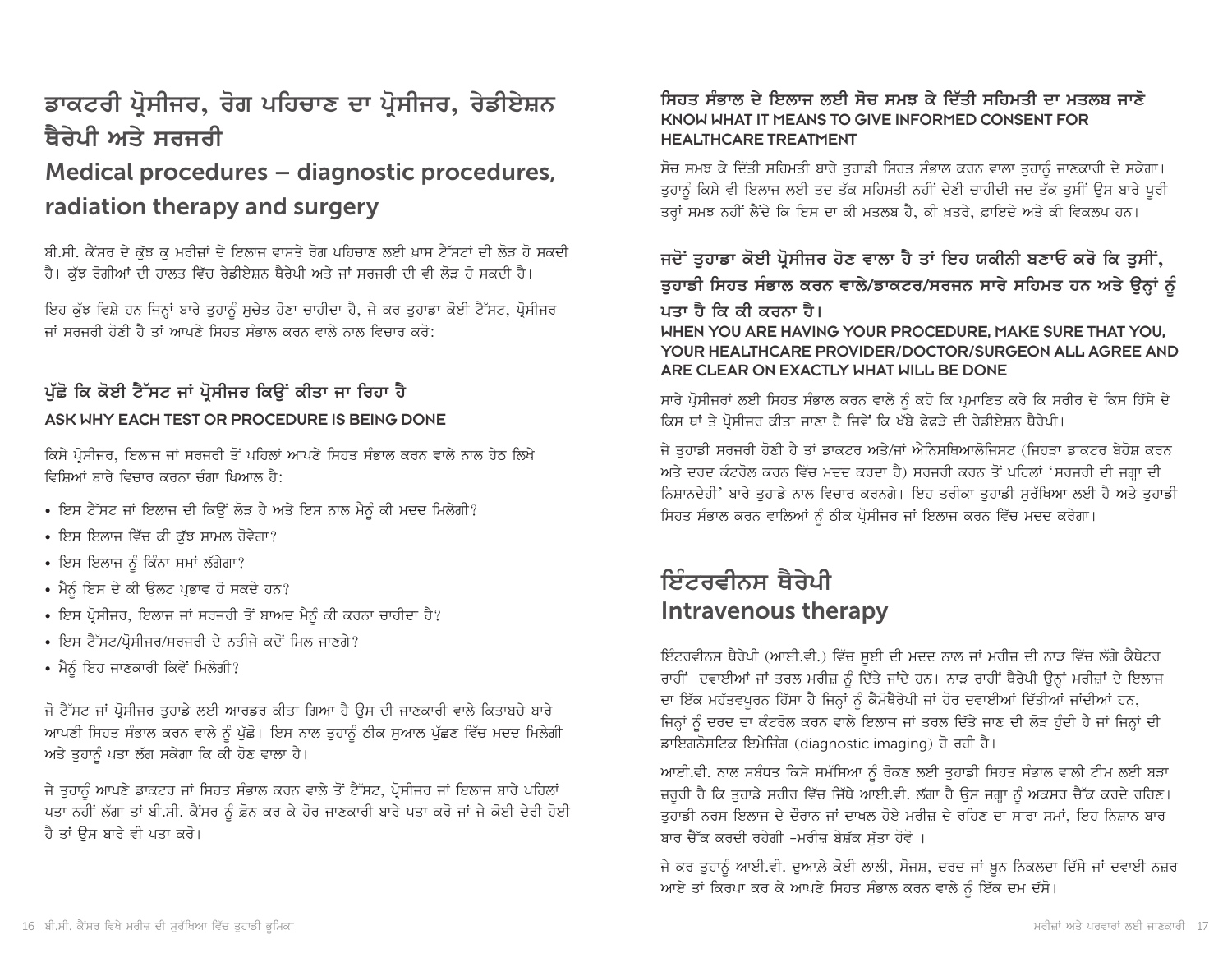# ਇਨਫ਼ੈੱਕਸ਼ਨ ਕੰਟਰੋਲ Infection control

#### ਹੱਥ ਧੋਣੇ

#### **HAND WASHING**

ਜਦੋਂ ਤੁਸੀਂ ਬੀ.ਸੀ. ਕੈਂਸਰ ਵਿਖੇ ਹੋ ਤਾਂ ਜਿਸ ਦਾ ਵੀ ਤੁਹਾਡੇ ਨਾਲ ਸਿੱਧਾ ਸੰਪਰਕ ਹੈ ਹਰ ਇੱਕ ਨੂੰ ਕਹੋ ਕਿ ਸੇਵਾ ਸੰਭਾਲ ਕਰਨ ਤੋਂ ਪਹਿਲਾਂ ਹੱਥ ਧੋ ਲਵੇ। ਬੀ.ਸੀ. ਕੈਂਸਰ ਵਿਖੇ ਇਨਫੈਕਸ਼ਨ ਕੰਟਰੋਲ ਕਰਨ ਦਾ ਇਹ ਸਭ ਤੋਂ ਵਧੀਆ ਤਰੀਕਾ ਹੈ ਹਰ ਇੱਕ ਵਿਅਕਤੀ ਆਪਣੇ ਹੱਥ ਸਾਬਣ ਅਤੇ ਪਾਣੀ ਨਾਲ ਧੋਵੇ ਜਾਂ ਹੱਥਾਂ ਨੂੰ ਸੈਨੇਟਾਈਜ਼ਰ ਨਾਲ ਸਾਫ਼ ਕਰੇ। ਸਾਰਾ ਸਟਾਫ਼, ਮਰੀਜ਼ ਅਤੇ ਅਪਆਇੰਟਮੈਂਟੀ ਆਪਣੇ ਹੱਥ ਹੇਠ ਲਿਖੇ ਸਮੇਂ ਸਾਫ਼ ਕਰਨ:

- 1. ਮਰੀਜ਼ ਜਾਂ ਮਰੀਜ਼ ਦੀਆਂ ਚੀਜ਼ਾਂ ਨੂੰ ਛੂਹਣ ਤੋਂ ਪਹਿਲਾਂ ਜਿਵੇਂ ਕਿ - ਮਰੀਜ਼ ਦੇ ਕਮਰੇ ਜਾਂ ਕਲੀਨਿਕ ਵਾਲੀ ਜਗ੍ਹਾ ਵਿੱਚ ਦਾਖਲ ਹੋਣ ਸਮੇਂ
- 2. ਪ੍ਰੋਸੀਜਰ ਕਰਨ ਜਾਂ ਦੇਖ ਭਾਲ ਪ੍ਰਦਾਨ ਕਰਨ ਤੋਂ ਪਹਿਲਾਂ ਜਿਵੇਂ ਕਿ-ਖਾਣ ਜਾਂ ਖਆਣ, ਦਵਾਈ ਦੇਣ ਜਾਂ ਟੀਕਾ ਲਗਾਉਣ
- 3. ਸਰੀਰ ਦੇ ਕਿਸੇ ਵੀ ਤਰਲ ਨਾਲ ਸੰਪਰਕ ਤੋਂ ਬਾਅਦ ਜਿਵੇਂ ਕਿ ਵਾਸ਼ਰਮ ਜਾਣ, ਖੰਘਣ, ਨਿੱਛ ਮਾਰਨ ਤੋਂ ਬਾਅਦ
- 4. ਮਰੀਜ਼ ਜਾਂ ਮਰੀਜ਼ ਦੇ ਆਲੇ ਦੁਆਲੇ ਨੂੰ ਛੂਹਣ ਤੋਂ ਬਾਅਦ ਜਿਵੇਂ ਕਿ ਮਰੀਜ਼ ਦੇ ਕਮਰੇ ਜਾਂ ਕਲੀਨਿਕ ਵਿੱਚੋਂ ਬਾਹਰ ਆਉਣ ਤੇ

#### ਅੱਡ ਰੱਖਣ ਦਾ ਪ੍ਰੋਸੀਜਰ

#### **ISOLATION PROCEDURES**

ਜੇ ਕਰ ਤਹਾਡੇ ਵਿੱਚ ਬਿਮਾਰ ਹੋਣ ਦੇ ਲੱਛਣ ਹਨ ਜਿਵੇਂ ਕਿ ਬਖ਼ਾਰ, ਖੰਘ ਆਉਣੀ, ਦਸਤ ਲੱਗਣੇ, ਉਲਟੀਆਂ ਜਾਂ ਰੈਸ਼/ਧੱਫੜ ਹੋਣੇ ਤਾਂ ਕਿਰਪਾ ਕਰ ਕੇ ਬੀ.ਸੀ. ਕੈਂਸਰ ਵਿੱਚ ਆੳਣ ਤੋਂ ਪਰਹੇਜ਼ ਕਰੋ। ਜੇ ਤਹਾਡਾ ਸੰਪਰਕ ਕਿਸੇ ਐਸੇ ਵਿਅਕਤੀ ਨਾਲ ਹੋਇਆ ਹੈ ਜਿਸ ਨੂੰ ਪਿਛਲੇ 3 ਹਫ਼ਤਿਆਂ ਦੌਰਾਨ ਧੱਧਰਾਂ/ਛੋਟੀ ਚੇਚਕ, ਮੰਪਸ ਜਾਂ ਖਸਰਾ ਹੋਇਆ ਹੈ, ਤਾਂ ਅਪੁਆਇੰਟਮੈਂਟ ਲਈ ਆਉਣ ਤੋਂ ਪਹਿਲਾਂ ਸਿਹਤ ਸੰਭਾਲ ਕਰਨ ਵਾਲੇ ਨੂੰ ਸੰਪਰਕ ਕਰੋ। ਇਸ ਤਰ੍ਹਾਂ ਸਾਡੇ ਮਰੀਜ਼, ਸਟਾਫ਼ ਅਤੇ ਹੋਰ ਪਰਵਾਰਾਂ ਨੂੰ ਸਰੱਖਿਅਤ ਹੋਣ ਵਿੱਚ ਮਦਦ ਮਿਲੇਗੀ।

ਜੇ ਕਰ ਕੋਈ ਖ਼ਾਸ ਬਿਮਾਰੀ ਇੱਕ ਵਿਅਕਤੀ ਤੋਂ ਦੂਜੇ ਵਿਅਕਤੀ ਤੱਕ ਫੈਲ ਸਕਦੀ ਤਾਂ ਬੀ.ਸੀ. ਕੈਂਸਰ ਵਿਖੇ ਹਰ ਇੱਕ ਵਿਅਕਤੀ ਨੂੰ ਇਨਫ਼ੈੱਕਸ਼ਨ ਦੇ ਫੈਲਣ ਤੋਂ ਬਚਾਉਣ ਲਈ ਅਸੀਂ ਅੱਡਰਾ ਰੱਖਣ (ਆਈਸੋਲੇਸ਼ਨ) ਦੇ ਪ੍ਰੋਸੀਜਰ ਦੀ ਪਾਲਨਾ ਕਰਦੇ ਹਾਂ। ਕਿਰਪਾ ਕਰ ਕੇ ਕਮਰੇ ਦੇ ਦਰਵਾਜ਼ੇ ਤੇ ਲੱਗੇ ਅੱਡ ਰੱਖਣ ਦੇ ਪ੍ਰੋਸੀਜਰ ਦੀ ਪਾਲਨਾ ਕਰੋ। ਜੇ ਤੁਹਾਨੂੰ ਪੱਕਾ ਪਤਾ ਨਹੀਂ ਕਿ ਕੀ ਕਰਨਾ ਹੈ ਤਾਂ ਮਦਦ ਲਵੋ।

# ਮਰੀਜ਼ ਦਾ ਡਿੱਗਣ ਤੋਂ ਬਚਾਅ–ਚੱਲਣ ਫਿਰਨ ਲਈ ਸਹਾਇਤਾ Patient falls prevention - mobility assistance

ਹਾਲਾਂਕਿ ਡਿੱਗਣ ਦਾ ਖ਼ਤਰਾ ਕਿਸੇ ਨੂੰ ਵੀ ਹੋ ਸਕਦਾ ਹੈ ਪਰ ਕੈਂਸਰ ਵਾਲੇ ਮਰੀਜ਼ਾਂ ਨੂੰ ਦਵਾਈਆਂ ਜਾਂ ਪ੍ਰੋਸੀਜਰ ਦੇ ਪ੍ਰਭਾਵਾਂ, ਚੱਲਣ ਗਤੀ ਵਿੱਚ ਤਬਦੀਲੀਆਂ ਜਾਂ ਨਵੇਂ ਮਾਹੌਲ ਵਿੱਚ ਹੋਣ ਕਰ ਕੇ ਖ਼ਤਰਾ ਜ਼ਿਆਦਾ ਹੁੰਦਾ ਹੈ। ਬੀ.ਸੀ. ਕੈਂਸਰ ਵਿੱਚ ਤਹਾਡੀ ਸਰੱਖਿਆ ਯਕੀਨੀ ਬਣਾਉਣ ਕਰਨ ਲਈ ਬੀ.ਸੀ. ਕੈਂਸਰ ਦੇ ਕਰਮਚਾਰੀ ਤਹਾਨੂੰ ਚੱਲਣ ਫਿਰਨ ਦੀ ਸਮੱਸਿਆ ਬਾਰੇ ਸਆਲ ਪੱਛਣਗੇ।

ਤੁਸੀਂ ਅਤੇ ਤੁਹਾਡਾ ਪਰਵਾਰ ਡਿੱਗਣ ਤੋਂ ਸੁਚੇਤ ਹੋ ਕੇ ਅਤੇ ਸੁਰੱਖਿਅਤ ਰਹਿਣ ਲਈ ਹੇਠ ਲਿਖੇ ਸੁਝਾਵਾਂ ਤੇ ਅਮਲ ਕਰ ਕੇ ਸਿਹਤ ਸੰਭਾਲ ਟੀਮ ਦੀ ਮਦਦ ਕਰ ਸਕਦੇ ਹੋ:-

- ਜੇ ਕਰ ਤਸੀਂ ਸਥਿਰ ਨਹੀਂ, ਚੱਕਰ ਆਉਂਦੇ ਹਨ ਜਾਂ ਬੌਂਦਲੇ ਹੋ, ਡਿੱਗਣ ਬਾਰੇ ਫ਼ਿਕਰਮੰਦ ਹੋ ਜਾਂ ਪਿਛਲੇ 6 ਮਹੀਨਿਆਂ ਵਿੱਚ ਡਿੱਗੇ ਹੋ ਤਾਂ ਬੀ.ਸੀ. ਕੈਂਸਰ ਦੇ ਕਰਮਚਾਰੀ ਨੂੰ ਦੱਸੋ।
- ਚੱਲਣ ਲਈ ਆਪਣਾ ਆਮ ਸਹਾਰਾ/ਵ੍ਹੀਲਚੇਅਰ ਵਰਤੋ ਅਤੇ ਇਨ੍ਹਾਂ ਨੂੰ ਆਪਣੇ ਨਜ਼ਦੀਕ ਰੱਖੋ। ਮਦਦ ਲਈ ਹਸਪਤਾਲ ਦੇ ਫ਼ਰਨੀਚਰ ਦਾ ਸਹਾਰਾ ਨਾ ਲਵੋ ਕਿਉਂਕਿ ਇਸ ਨੂੰ ਅਕਸਰ ਪਹੀਏ ਲੱਗੇ ਹੁੰਦੇ ਹਨ ਜੋ ਰਿੜ੍ਹ ਜਾਂਦੇ ਹਨ।
- ਜੇ ਤੁਸੀਂ ਠੀਕ ਮਹਿਸੁਸ ਨਹੀਂ ਕਰਦੇ ਜਾਂ ਕਿਤੇ ਜਾਣਾ ਚਾਹੁੰਦੇ ਦੇ ਹੋ ਖਾਸ ਕਰ ਟਾਇਲੈੱਟ ਜਾਣ ਲਈ ਮਦਦ ਚਾਹੀਦੀ ਹੈ ਤਾਂ ਘੰਟੀ ਵਜਾਓ।
- ਕਿਰਪਾ ਕਰ ਕੇ ਐਨਕਾਂ ਅਤੇ ਕੰਨਾਂ ਵਾਲੀ ਮਸ਼ੀਨ ਲਗਾ ਕੇ ਰੱਖੋ।
- ਜੇ ਤੁਹਾਨੂੰ ਦੇਖਣ ਜਾਂ ਸੁਣਨ ਵਿੱਚ ਤਕਲੀਫ਼ ਹੈ ਤਾਂ ਮਦਦ ਮੰਗੋ।
- ਚੱਲਣ ਸਮੇਂ ਆਪਣੇ ਬੂਟ ਪਾ ਕੇ ਰੱਖੋ- ਬੀ.ਸੀ. ਕੈਂਸਰ ਵਿੱਚ ਨੰਗੇ ਪੈਰੀਂ ਜਾਂ ਜੁਰਾਬਾਂ ਪਾ ਕੇ ਨਾ ਚੱਲੋ। ਆਪਣੀ ਜਾਂਚ ਪੜਤਾਲ, ਪ੍ਰੋਸੀਜਰ ਜਾਂ ਭਾਰ ਤੋਲਣ ਤੋਂ ਬਾਅਦ ਬੂਟ ਪਾਓ ਅਤੇ ਤਸਮੇਂ ਬੰਨ੍ਹੋ।
- ਜਦੋਂ ਬੀ ਸੀ, ਕੈਂਸਰ ਵਿੱਚ ਚੱਲ ਰਹੇ ਹੋ ਤਾਂ ਕਾਹਲੀ ਨਾ ਕਰੋ-ਆਰਾਮ ਨਾਲ ਚੱਲੋ।
- ਬੀ.ਸੀ. ਕੈਂਸਰ ਦੇ ਵਾਤਾਵਰਨ ਨਾਲ ਪਰਚਿਤ ਹੋਵੋ। ਜੇ ਗੰਮ ਹੋ ਜਾਓ ਤਾਂ ਕਿਰਪਾ ਕਰ ਕੇ ਸਹੀ ਰਸਤੇ ਲਈ ਮਦਦ ਮੰਗੋ।
- ਗੈਲਰੀ ਜਾਂ ਕਮਰੇ ਵਿੱਚ ਪਈਆਂ ਫਾਲਤੂ ਚੀਜ਼ਾਂ ਸਮੇਤ ਜੇ ਤੁਹਾਨੂੰ ਕੋਈ ਐਸੀ ਚੀਜ਼ ਨਜ਼ਰ ਆਏ ਜਿਸ ਨਾਲ ਤੁਸੀਂ ਤਿਲਕ ਸਕਦੇ ਹੋ, ਤੁਹਾਨੂੰ ਠੋਕਰ ਲੱਗ ਸਕਦੀ ਹੈ ਜਾਂ ਤੁਸੀਂ ਡਿੱਗ ਸਕਦੇ ਹੋ-ਤਾਂ ਕਿਰਪਾ ਕਰ ਕੇ ਬੀ.ਸੀ. ਕੈਂਸਰ ਦੇ ਕਰਮਚਾਰੀਆਂ ਨੂੰ ਦੱਸੋ ਤਾਂ ਕਿ ਉਹ ਉਸ ਨੂੰ ਠੀਕ ਕਰ ਸਕਣ।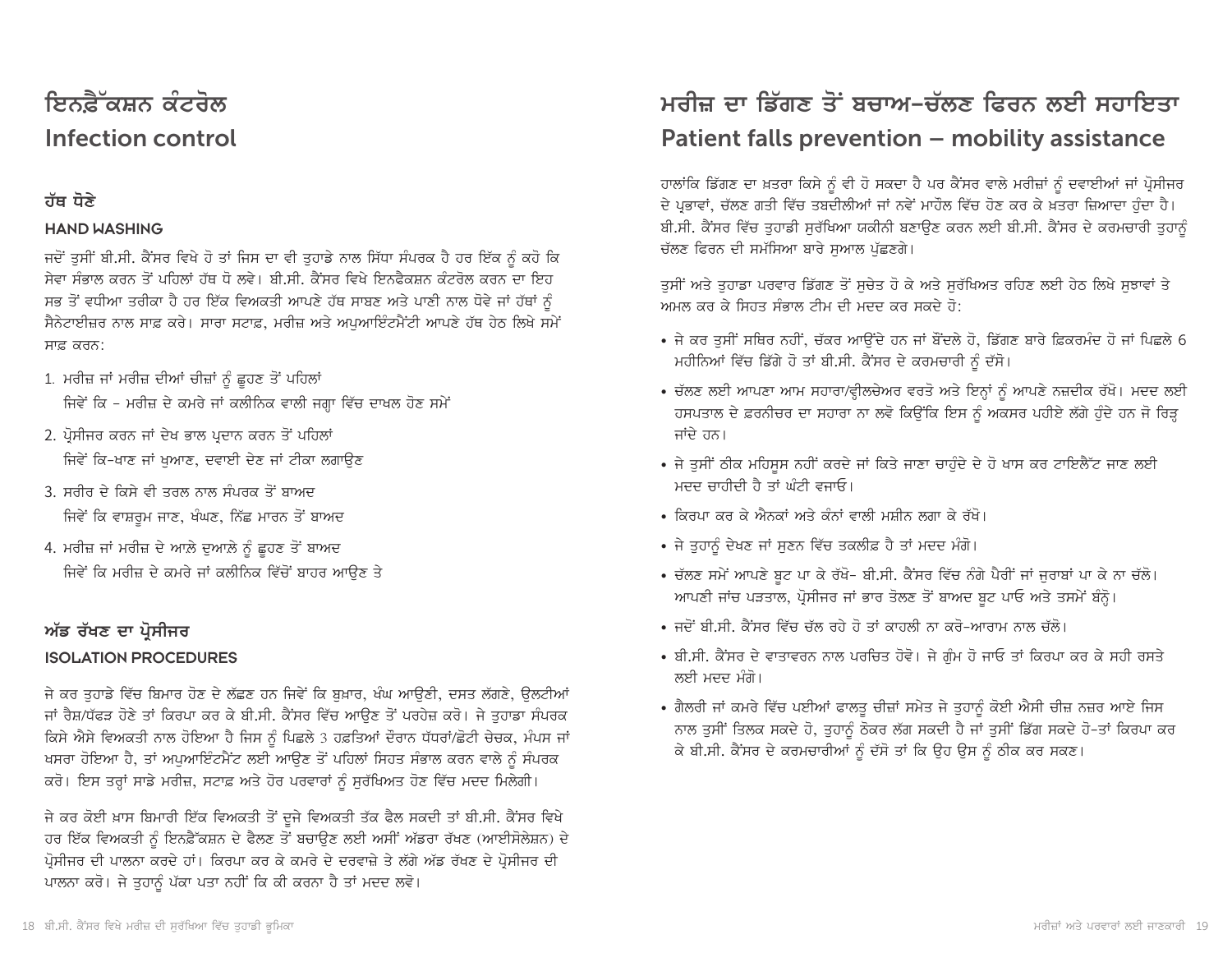# ਪ੍ਰੈਸ਼ਰ ਨਾਲ ਹੋਏ ਜ਼ਖ਼ਮਾਂ ਦੀ ਰੋਕ (ਪ੍ਰੈਸ਼ਰ ਅਲਸਰ) Pressure injury prevention (pressure ulcer)

ਪ੍ਰੈਸ਼ਰ ਨਾਲ ਹੋਏ ਜ਼ਖ਼ਮ ਫੋੜੇ ਜਾਂ ਅਲਸਰ ਹਨ ਜੋ ਕੁਰਸੀ ਜਾਂ ਬਿਸਤਰੇ ਤੇ ਆਰਾਮ ਕਰਨ ਸਮੇਂ ਪਜ਼ੀਸ਼ਨ ਜਲਦੀ ਨਾ ਬਦਲੀ ਜਾਣ ਕਰ ਕੇ ਚਮੜੀ ਉੱਪਰ ਪਏ ਦਬਾਅ ਕਾਰਨ ਹੋ ਜਾਂਦੇ ਹਨ। ਚਮੜੀ ਦੀ ਚੰਗੀ ਦੇਖ ਭਾਲ ਅਤੇ ਚਮੜੀ ਨੂੰ ਕਸ਼ਟ ਤੋਂ ਬਚਾਉਣ ਵਿੱਚ ਸਾਡੀ ਮਦਦ ਕਰੋ। ਤੁਹਾਡੀ ਚਮੜੀ ਇਨਫੈਕਸ਼ਨ ਵਿਰੁੱਧ ਇੱਕ ਚੰਗੀ ਰਕਾਵਟ ਹੈ. ਇਸ ਦੀ ਦੇਖ ਭਾਲ ਬੜੇ ਧਿਆਨ ਨਾਲ ਕਰੋ!

ਤੁਹਾਡੀ ਸਿਹਤ ਸੰਭਾਲ ਕਰਨ ਵਾਲਾ ਵਿਅਕਤੀ ਪ੍ਰੈਸ਼ਰ ਨਾਲ ਹੋਣ ਵਾਲੇ ਜ਼ਖ਼ਮਾਂ ਦੇ ਖ਼ਤਰੇ ਦਾ ਅੰਦਾਜ਼ਾ ਲਗਾਉਣ ਲਈ ਤਹਾਨੂੰ ਕੁੱਝ ਸੁਆਲ ਪੱਛੇਗਾ। ਮਦਦ ਲਈ ਤਸੀਂ ਇਹ ਕਰ ਸਕਦੇ ਹੋ:

- 1. ਕਿਰਪਾ ਕਰ ਕੇ ਦੱਸੋ ਕਿ ਤਹਾਨੰ ਪਹਿਲਾਂ ਕਦੇ ਪ੍ਰੈਸ਼ਰ ਵਾਲੇ ਜ਼ਖ਼ਮ ਹੋਏ ਹਨ।
- 2. ਨਹਾਉਣ ਜਾਂ ਕਪੜੇ ਬਦਲਣ ਸਮੇਂ ਆਪਣੀ ਚਮੜੀ ਨੂੰ ਧਿਆਨ ਨਾਲ ਦੇਖੋ ਅਤੇ ਜੇ ਤੁਹਾਨੂੰ ਆਪਣੀ ਚਮੜੀ ਵਿੱਚ ਕੋਈ ਤਬਦੀਲੀ ਨਜ਼ਰ ਆਏ ਤਾਂ ਸਾਨੂੰ ਦੱਸੋ।
- 3. ਜੇ ਕਰ ਤੁਸੀਂ ਕੁਰਸੀ ਜਾਂ ਬਿਸਤਰੇ ਤੇ ਕਾਫੀ ਲੰਮੇ ਸਮੇਂ ਤੋਂ ਹੋ ਤਾਂ ਸਾਨੂੰ ਦੱਸੋ ਅਤੇ/ਜਾਂ ਯਾਦ ਦਿਵਾਓ ਤਾਂ ਕਿ ਪੈਡ ਜਲਦੀ ਜਲਦੀ ਬਦਲੇ ਜਾਣ (ਜੇ ਜ਼ਰੂਰਤ ਹੋਵੇ)।
- 4. ਜੇ ਕਰ ਤੁਸੀਂ ਕੁਰਸੀ ਜਾਂ ਬਿਸਤਰੇ ਤੇ ਕਾਫੀ ਲੰਮੇ ਸਮੇਂ ਤੋਂ ਹੋ ਤਾਂ ਸਾਨੂੰ ਦੱਸੋ ਅਤੇ/ਜਾਂ ਯਾਦ ਦਿਵਾਓ ਕਿ ਤਹਾਡੀ ਪਜ਼ੀਸ਼ਨ ਬਦਲਣ ਵਿੱਚ ਤਹਾਡੀ ਮਦਦ ਕਰੀਏ (ਘੱਟੋ ਘੱਟ ਹਰ 2 ਘੰਟਿਆਂ ਬਾਅਦ)।

ਪ੍ਰੈਸ਼ਰ ਨਾਲ ਹੋਣ ਵਾਲੇ ਜ਼ਖ਼ਮਾਂ ਬਾਰੇ ਅਤੇ ਇਨ੍ਹਾਂ ਨੂੰ ਰੋਕਣ ਲਈ ਤੁਸੀਂ ਕੀ ਕਰ ਸਕਦੇ ਹੋ, ਜੇ ਕਰ ਇਸ ਬਾਰੇ ਤੁਹਾਡੇ ਮਨ ਵਿੱਚ ਕੋਈ ਸੁਆਲ ਹੈ ਤਾਂ ਕਿਰਪਾ ਕਰ ਕੇ ਸਾਨੂੰ ਪੁੱਛੋ!

# ਐਮਰਜੈਂਸੀ ਲਈ ਤਿਆਰੀ **Emergency preparedness**

ਕਿਸੇ ਐਮਰਜੈਂਸੀ ਹਾਲਤ ਨਾਲ ਨਜਿੱਠਣ ਲਈ ਬੀ.ਸੀ. ਕੈਂਸਰ ਦੇ ਸਰੱਖਿਆ ਲਈ ਪੱਕੇ ਪ੍ਰੋਸੀਜਰ ਹਨ। ਐਮਰਜੈਂਸੀਆਂ ਅਕਸਰ ਆਮ ਤੌਰ ਤੇ ਨਹੀਂ ਹੁੰਦੀਆਂ ਪਰ ਜੇ ਹੋਣ ਤਾਂ ਤੁਹਾਡੀ ਸੁਰੱਖਿਆ ਯਕੀਨੀ ਬਣਾਉਣ ਕਰਨ ਲਈ ਬੀ.ਸੀ. ਕੈਂਸਰ ਦੇ ਕਰਮਚਾਰੀ ਸਿਖਲਾਈ ਪਰਾਪਤ ਹਨ। ਭਰੋਸਾ ਰੱਖੋ ਕਿ ਤਹਾਡੀ ਸਰੱਖਿਆ ਸਾਡੀ ਪਹਿਲੀ ਜ਼ਿੰਮੇਵਾਰੀ ਹੈ। ਬੀ.ਸੀ. ਕੈਂਸਰ ਦੇ ਸਪੀਕਰ ਤੇ ਐਮਰਜੈਂਸੀ ਲਈ ਜਾਂ ਸਰੱਖਿਆ ਦੇ ਅਭਿਆਸ ਲਈ ਵੱਖ ਵੱਖ ਕਿਸਮ ਦੀ ਐਮਰਜੈਂਸੀ ਦਾ ਐਲਾਨ ਕੀਤਾ ਜਾਂਦਾ ਹੈ। ਕੁੱਝ ਕਿਸਮ ਦੀਆਂ ਐਮਰਜੈਂਸੀਆਂ ਵਿੱਚ ਇਹ ਸ਼ਾਮਲ ਹਨ<sup>.</sup>

ਅੱਗ (ਲਾਲ ਕੋਡ) Fire (Code Red)

ਮੈਡੀਕਲ ਐਮਰਜੈਂਸੀ (ਨੀਲਾ ਕੋਡ) Medical Emergency (Code Blue)

ਧੱਕਾ ਮੁੱਕੀ/ਹਿੰਸਕ ਵਰਤਾਓ (ਸਫ਼ੇਦ ਕੋਡ) Aggressive Behaviour (Code White)

ਬੀ.ਸੀ. ਕੈਂਸਰ ਦੇ ਕਰਮਚਾਰੀ ਤੁਹਾਨੂੰ ਦੱਸਣਗੇ ਅਤੇ ਪ੍ਰਤੀਕ੍ਰਿਆ ਕਰਨ ਵਿੱਚ ਤੁਹਾਡੀ ਮਦਦ ਕਰਨਗੇ। ਜੇ ਤਹਾਡੇ ਮਨ ਵਿੱਚ ਸਰੱਖਿਆ ਸਬੰਧੀ ਜਾਂ ਸਪੀਕਰ ਤੇ ਕੀਤੇ ਐਲਾਨ ਬਾਰੇ ਕੋਈ ਸਆਲ ਜਾਂ ਫ਼ਿਕਰ ਹਨ ਤਾਂ ਬੀ.ਸੀ. ਕੈਂਸਰ ਦੇ ਕਰਮਚਾਰੀ ਨਾਲ ਵਿਚਾਰ ਵਟਾਂਦਰਾ ਕਰੋ।

ਤਹਾਡੀ ਜਾਣਕਾਰੀ ਲਈ: ਸਾਰੇ ਬੀ.ਸੀ. ਵਿੱਚ ਭਾਈਚਾਰਿਆਂ ਅੰਦਰ ਚੱਲ ਰਹੇ ਸਿਹਤ ਸੰਭਾਲ ਸੈਂਟਰ ਐਮਰਜੈਂਸੀ ਦੀ ਪਹਿਚਾਣ ਅਤੇ ਪਤੀਕਿਆ ਲਈ ਕਲਰ ਕੋਡ ਦੀ ਵਰਤੋਂ ਕਰਦੇ ਹਨ। ਕਿਰਪਾ ਕਰ ਕੇ 27 ਨੰਬਰ ਪੰਨੇ ਤੇ ਕਲਰ ਚਾਰਟ ਦੇਖੋ।

ਨੀਲਾ ਕੋਡ - ਮੈਡੀਕਲ ਐਮਰਜੈਂਸੀ ਲਾਲ ਕੋੜ – ਅੱਗ ਸਫ਼ੇਦ ਕੋਡ - ਧੱਕਾ ਮੱਕੀ/ਹਿੰਸਕ ਵਰਤਾਓ ਕਾਲਾ ਕੋਡ - ਬੰਬ ਦਾ ਖ਼ਤਰਾ ਹਰਾ ਕੋਡ - ਖਾਲੀ ਕਰਨਾ ਪੀਲਾ ਕੋਡ - ਮਰੀਜ਼ ਗੰਮ ਹੋਣਾ ਐਂਬਰ ਕੋਡ - ਬੱਚਾ ਅਗਵਾ ਹੋਣਾ ਭੁਰਾ ਕੋਡ - ਖ਼ਤਰਨਾਕ ਪਦਾਰਥ ਡੁੱਲ੍ਹਣਾ ਸਲੇਟੀ ਕੋਡ - ਸਿਸਟਮ ਫ਼ੇਲ੍ਹ ਹੋਣਾ ਸੰਤਰੀ ਕੋਡ - ਬਹਤ ਲੋਕਾਂ ਦਾ ਮਰਨਾ/ਜ਼ਖ਼ਮੀ ਹੋਣਾ

ਇਹ ਐਮਰਜੈਂਸੀ ਕੋਡ ਐਮਰਜੈਂਸੀ ਦੀ ਪਹਿਚਾਣ ਅਤੇ ਪ੍ਰਤੀਕ੍ਰਿਆ ਲਈ ਸਾਰੇ ਬ੍ਰਿਟਿਸ਼ ਕੋਲੰਬੀਆ ਵਿੱਚ ਵਰਤੇ ਜਾਂਦੇ ਹਨ।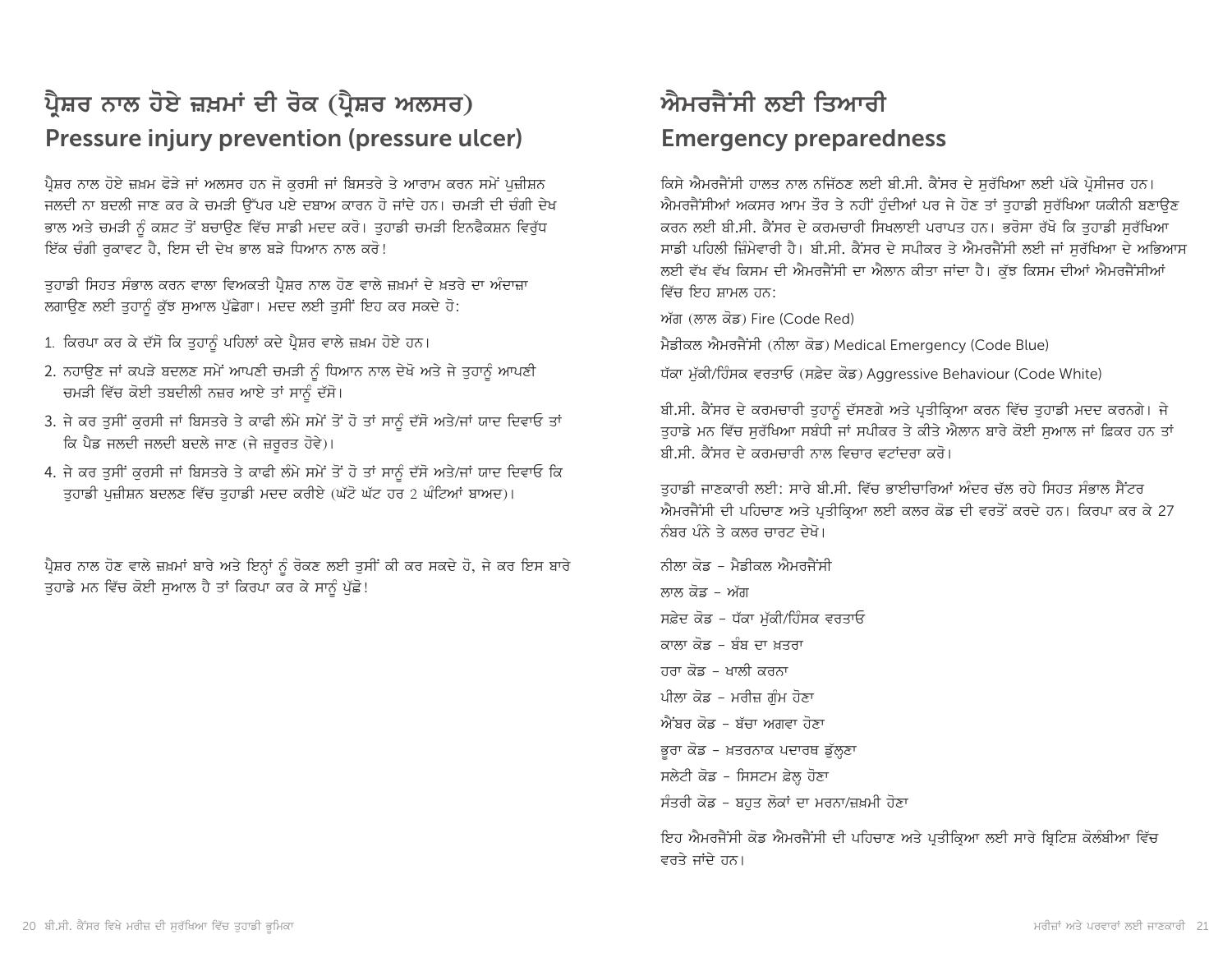ਬੀ.ਸੀ. ਕੈਂਸਰ ਵਿਖੇ ਅਪਆਇੰਟਮੈਂਟਾਂ-ਅਪਆਇੰਟਮੈਂਟ ਤੇ ਸਮੇਂ ਸਿਰ ਪਹੁੰਚਣਾ ਜੇ ਕਰ ਤੁਸੀਂ ਕਮਿ**ਉਨਿਟੀ ਹਸਪਤਾ**ਲ <u>ਵਿੱਚ ਦਾਖਲ ਹੋ</u>

# BC Cancer appointments – keeping appointments if you are admitted to a community hospital

ਜੇ ਕਰ ਤੁਸੀਂ ਕਮਿਉਨਿਟੀ ਹਸਪਤਾਲ ਵਿੱਚ ਦਾਖ਼ਲ ਹੋ ਅਤੇ ਤੁਹਾਡੀ ਅਪੁਆਇੰਟਮੈਂਟ ਬੀ.ਸੀ. ਕੈਂਸਰ ਵਿਖੇ ਸਕੈਜੁਅਲ ਹੋਈ ਹੈ ਤਾਂ ਹਸਪਤਾਲ ਦੇ ਸਟਾਫ਼ ਨੂੰ ਦੱਸੋ। ਉਨ੍ਹਾਂ ਨੂੰ ਕਹੋ ਕਿ ਆਨਕਾਲੋਜਿਸਟ ਨੂੰ ਸੂਚਿਤ ਕਰਨ। ਤੁਹਾਡਾ ਆਨਕਾਲੋਜਿਸਟ ਨਿਰਧਾਰਤ ਕਰੇਗਾ ਕਿ ਅਪੁਆਇੰਟਮੈਂਟ ਜਾਂ ਇਲਾਜ ਲਈ ਤੁਹਾਨੂੰ ਬੀ.ਸੀ. ਕੈਂਸਰ ਲਿਆੳਣਾ ਸਰੱਖਿਅਤ ਹੈ ਕਿ ਨਹੀਂ। ਇਹ ਅਪਆਇੰਟਮੈਂਟ ਜਾਂ ਇਲਾਜ ਕੀ ਕਿਸੇ ਹੋਰ ਤਾਰੀਖ਼ ਤੱਕ ਟਾਲਿਆ ਜਾ ਸਕਦਾ ਹੈ ਜਦੋਂ ਤਹਾਡੀ ਸਰੱਖਿਆ ਵਿੱਚ ਸਧਾਰ ਹੋਵੇ ਅਤੇ ਤਹਾਡੀ ਹਾਲਤ ਸਥਿਰ ਹੋਵੇ।

# <u>ਮਰੀਜ਼ ਦੇ ਰਿਕਾਰਡ ਤੱਕ ਪਹੰਚ</u> Access to patient record

ਤੁਹਾਡੇ ਮਰੀਜ਼ ਦਾ ਜਦੋਂ ਇਲਾਜ ਚੱਲ ਰਿਹਾ ਹੋਵੇ ਤਾਂ ਉਸ ਦੇ ਰਿਕਾਰਡ ਨੂੰ ਵੇਖਣਾ ਸੰਭਵ ਹੈ। ਤੁਸੀਂ ਜਾਂ ਤਹਾਡਾ ਪਰਵਾਰ (ਜੇ ਤਸੀਂ ਸਹਿਮਤ ਹੋਵੋ) ਹੈਲਥ ਇਨਫ਼ਰਮੇਸ਼ਨ ਡਿਪਾਰਟਮੈਂਟ ਤੋਂ ਇਨਫ਼ਰਮੇਸ਼ਨ ਰਿਲੀਜ਼ ਕਰਨ ਦੀ ਪ੍ਰਕਿਰਿਆ ਪੁਰੀ ਕਰਨ ਤੋਂ ਬਾਅਦ ਹੈਲਥ ਰਿਕਾਰਡ ਦੀ ਕਾਪੀ ਲਈ ਬੇਨਤੀ ਕਰ ਸਕਦੇ ਹੋ। ਆਪਣੇ ਸਿਹਤ ਸੰਭਾਲ ਕਰਨ ਵਾਲੇ ਨੂੰ ਜਾਣਕਾਰੀ ਰਿਲੀਜ਼ ਕਰਨ ਅਤੇ ਚਾਰਟ ਰਿਵਿਊ ਪ੍ਰਕਿਰਿਆ ਵਿੱਚ ਮਦਦ ਕਰਨ ਲਈ ਕਹੋ। ਤਸੀਂ ਆਪਣੇ ਡਾਕਟਰ ਨੂੰ ਵੀ ਚਾਰਟ ਰਿਵਿਊ ਕਰਨ ਲਈ ਬੇਨਤੀ ਕਰ ਸਕਦੇ ਹੋ ਇਸ ਨਾਲ ਤੁਹਾਡੀ ਸਮਝ ਵਿੱਚ ਹੋਰ ਵਾਧਾ ਹੋਵੇਗਾ। ਕਿਰਪਾ ਕਰ ਕੇ ਇਹ ਸਮਝ ਲਵੋ ਕਿ ਇਹ ਪ੍ਰਕਿਰਿਆ ਪੁਰੀ ਕਰਨ ਵਿੱਚ ਸਮਾਂ ਲੱਗਦਾ ਹੈ।

# ਦੇਖ ਭਾਲ ਦੀ ਕੁਆਲਿਟੀ ਸੁਧਾਰਨ ਵਿੱਚ ਮਰੀਜ਼ ਦੀ ਭੂਮਿਕਾ Patient role in improving the quality of care

ਬੀ.ਸੀ. ਕੈਂਸਰ ਵਿਖੇ ਮਰੀਜ਼ਾਂ ਅਤੇ ਪਰਵਾਰਾਂ ਦੇ ਅਨਭਵ ਦਾ ਲਗਾਤਾਰ ਸਰਵੇਖਣ ਹੰਦਾ ਰਹਿੰਦਾ ਹੈ। ਇਨ੍ਹਾਂ ਵਿੱਚ ਸ਼ਾਮਲ ਹੋ ਕੇ ਤੁਹਾਨੂੰ ਇਹ ਦੱਸਣ ਦਾ ਮੌਕਾ ਮਿਲਦਾ ਹੈ ਕਿ ਅਸੀਂ ਕੀ ਠੀਕ ਕਰ ਰਹੇ ਹਾਂ ਅਤੇ ਕਿੱਥੇ ਸਧਾਰ ਦੀ ਲੋੜ ਹੈ।

ਜੇ ਆਪਣੀ ਦੇਖ ਭਾਲ ਬਾਰੇ ਕੋਈ ਚਿੰਤਾਵਾਂ ਹਨ ਤਾਂ ਅਸੀਂ ਤੁਹਾਨੂੰ ਤੁਹਾਡੀ ਦੇਖ ਭਾਲ ਕਰਨ ਵਾਲੀ ਟੀਮ (ਨਰਸਾਂ, ਡਾਕਟਰ, ਜਾਂ ਟੀਮ ਮੈਂਬਰ) ਨਾਲ ਉਨ੍ਹਾਂ ਚਿੰਤਾਵਾਂ ਬਾਰੇ ਵਿਚਾਰ ਵਟਾਂਦਰਾ ਕਰਨ ਲਈ ਉਤਸ਼ਾਹਿਤ ਕਰਦੇ ਹਾਂ। ਜੇ ਤਹਾਡੀ ਚਿੰਤਾ ਦਾ ਹਲ ਨਹੀਂ ਨਿਕਲਦਾ ਤਾਂ ਤਸੀਂ ਕਲੀਨੀਕਲ ਕੋਆਰਡੀਨੇਟਰ, ਮੈਨੇਜਰ ਅਤੇ/ਜਾਂ ਡਾਇਰੈਕਟਰ ਨਾਲ ਗਲ ਕਰਨ ਲਈ ਕਹਿ ਸਕਦੇ ਹੋ।

ਤੁਹਾਡੇ ਲਈ "ਮਰੀਜ਼ਾਂ ਦੇ ਸੁਝਾਅ" ਵਾਲਾ ਕਾਰਡ ਉਪਲਬਧ ਹੈ ਜਿਸ ਵਿੱਚ ਤੁਸੀਂ ਆਪਣੀ ਰਾਇ ਦੇ ਸਕਦੇ ਹੋ ਕਿ ਕੀ ਠੀਕ ਚੱਲ ਰਿਹਾ ਹੈ ਜਾਂ ਹਰ ਇੱਕ ਬੀ.ਸੀ. ਕੈਂਸਰ ਵਿੱਚ ਸਧਾਰ ਲਈ ਆਪਣੇ ਸਝਾਅ ਦੇ ਸਕਦੇ ਹੋ। ਬੀ.ਸੀ. ਕੈਂਸਰ ਦੇ ਸੀਨੀਅਰ ਲੀਡਰ ਮਰੀਜ਼ਾਂ ਦੇ ਸਝਾਵਾਂ ਵਾਲੇ ਕਾਰਡਾਂ ਦੀ ਲਗਾਤਾਰ ਸਮੀਖਿਆ ਕਰਦੇ ਰਹਿੰਦੇ ਹਨ।

ਇਸ ਤੋਂ ਇਲਾਵਾ ਪਰੋਵਿੰਸ਼ੀਅਲ ਹੈਲਥ ਸਰਵਿਸਿਜ਼ ਅਥਾਰਟੀ (ਪੀ.ਐੱਚ.ਐੱਸ.ਏ.) ਵਿੱਚ ਵੀ ਪੇਸ਼ੈਂਟ ਕੇਅਰ ਕਆਲਿਟੀ ਦਾ ਦਫ਼ਤਰ ਹੈ ਜੋ ਦੇਖ ਭਾਲ ਦੀ ਕਆਲਿਟੀ ਦੇ ਸਆਲਾਂ ਦੇ ਜਆਬ ਦਿੰਦਾ ਹੈ ਅਤੇ ਮਰੀਜ਼ਾਂ. ਪਰਵਾਰਾਂ ਅਤੇ ਸਿਹਤ ਸੰਭਾਲ ਕਰਨ ਵਾਲਿਆਂ ਵਿਚਕਾਰ ਦੇਖ ਭਾਲ ਦੀ ਕੁਆਲਿਟੀ ਦੀਆਂ ਸ਼ਿਕਾਇਤਾਂ ਦਾ ਹਲ ਕਰਨ ਵਿੱਚ ਮਦਦ ਕਰਦਾ ਹੈ।

ਸੰਪਰਕ ਜਾਣਕਾਰੀ: ਮਫ਼ਤ ਨੰਬਰ 1-888-875-3256 ਜਾਂ pcqo@phsa.ca

ਵੈੱਬਸਾਈਟ: www.phsa.ca/PatientCareOffice

#### <u>ਸਰੋਤ</u>

#### RESOURCES

ਬੀ.ਸੀ. ਕੈਂਸਰ ਦੀਆਂ ਸੇਵਾਵਾਂ ਅਤੇ ਕੈਂਸਰ ਕੇਅਰ ਦੇ ਵਿਸ਼ਿਆਂ ਬਾਰੇ ਹੋਰ ਜ਼ਿਆਦਾ ਜਾਣਕਾਰੀ ਸਾਡੀ ਇਸ ਵੈੱਬਸਾਈਟ ਤੇ ੳਪਲਬਧ ਹੈ: www.bccancer.bc.ca

### ਬੀ.ਸੀ. ਕੈਂਸਰ ਦੀ ਆਪਣੀ ਸਿਹਤ ਸੰਭਾਲ ਟੀਮ ਨਾਲ ਸਾਂਝ ਪਾ**ੳਣ ਲਈ ਤਹਾਡਾ ਬਹ**ਤ ਬਹੁਤ ਧੰਨਵਾਦ!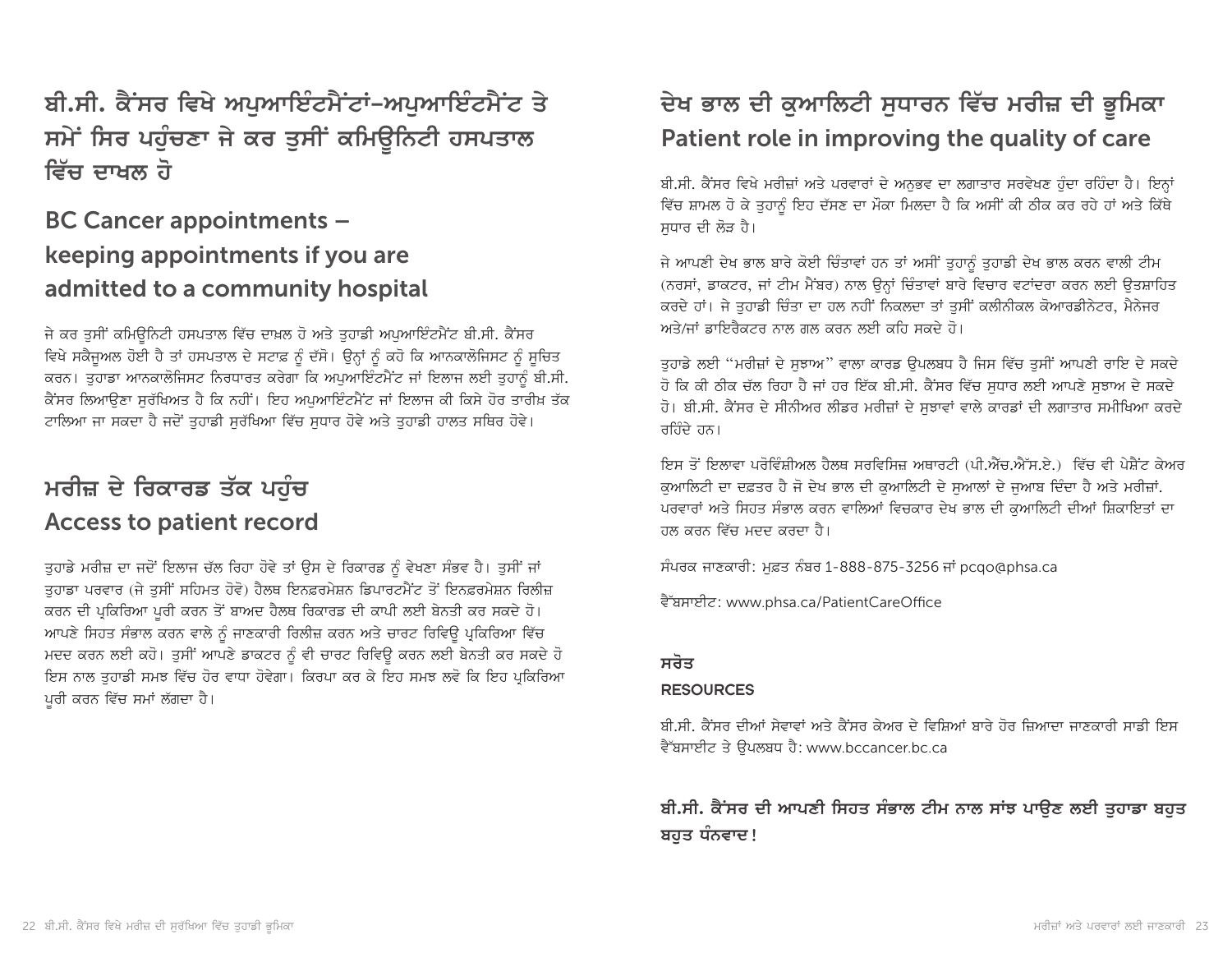# ਦਵਾਈਆਂ ਦਾ ਚਾਰਟ **Medication chart**

ਆਪਣੀਆਂ ਦਵਾਈਆਂ ਦੀ ਲਿਸਟ ਇੱਥੇ ਬਣਾਓ ਅਤੇ ਇਸ ਲਿਸਟ ਨੂੰ ਬੀ.ਸੀ. ਕੈਂਸਰ ਦੀਆਂ ਸਾਰੀਆਂ ਅਪੁਆਇੰਟਮੈਂਟਾਂ ਸਮੇਂ ਨਾਲ ਲੈ ਕੇ ਆਓ। List your medications here and bring this with you to all your BC Cancer appointments.

| ਦਵਾਈ ਦਾ ਨਾਮ | ਤਾਰੀਖ਼ |            | ਮਾਤਰਾ/ਕਿੰਨੀ ਵਾਰ ਤਾਰੀਖ਼(ਬੰਦ ਕੀਤੀ) |
|-------------|--------|------------|----------------------------------|
| Name of     | Date   | Amount     | Date                             |
| Medication  |        | /Time Take | (stopped)                        |
|             |        |            |                                  |
|             |        |            |                                  |
|             |        |            |                                  |
|             |        |            |                                  |

\_\_

<u>and the state</u>

<u> 1999 - 1999 - 1999 - 1999 - 1999 - 1999 - 1999 - 1999 - 1999 - 1999 - 1999 - 1999 - 1999 - 1999 - 1999 - 199</u>

# ਵਿਅਕਤੀਗਤ ਨੋਟ **Personal Notes**

- -

<u>. . . .</u>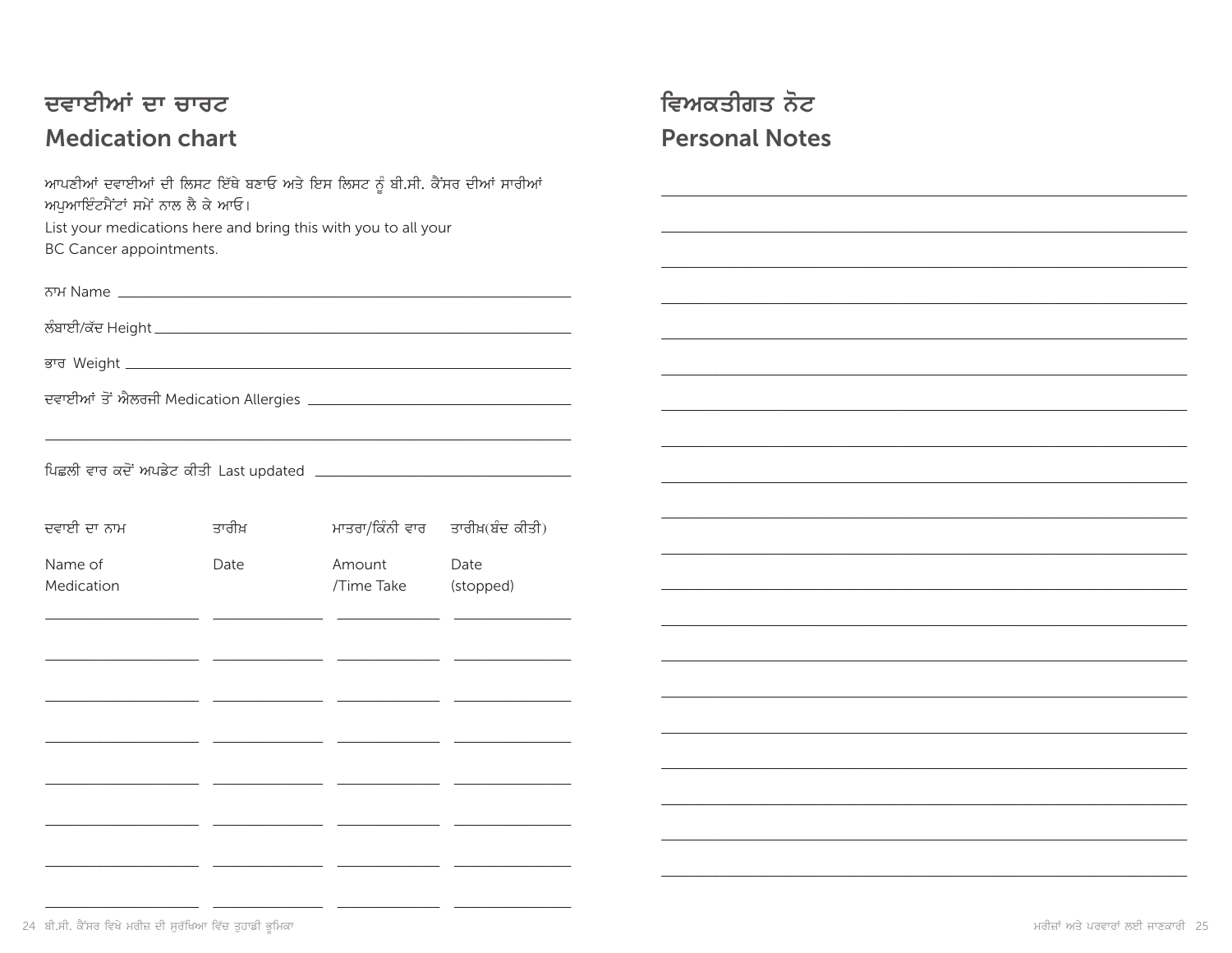| ਵਿਅਕਤੀਗਤ ਨੋਟ<br><b>Personal Notes</b> | ਐਮਰਜੈਂਸੀ ਪ੍ਰਤੀਕ੍ਰਿਆ ਲਈ ਬੀ.ਸੀ. ਵਿੱਚ ਵਰਤੇ ਜਾਂਦੇ ਰੰਗ<br>BC colour code emergency response system                                                                                      |
|---------------------------------------|------------------------------------------------------------------------------------------------------------------------------------------------------------------------------------|
|                                       | ਨੀਲਾ ਕੋਡ – ਮੈਡੀਕਲ ਐਮਰਜੈਂਸੀ                                                                                                                                                         |
|                                       | ਲਾਲ ਕੋਡ – ਅੱਗ                                                                                                                                                                      |
|                                       | ਸਫ਼ੇਦ ਕੋਡ – ਧੱਕਾ ਮੁੱਕੀ/ਹਿੰਸਕ ਵਰਤਾਓ                                                                                                                                                 |
|                                       | ਕਾਲਾ ਕੋਡ – ਬੰਬ ਦਾ ਖ਼ਤਰਾ                                                                                                                                                            |
|                                       | ਹਰਾ ਕੋਡ – ਖਾਲੀ ਕਰਨਾ                                                                                                                                                                |
|                                       | <u>ਪੀਲਾ ਕੋਡ – ਮਰੀਜ਼ ਗੁੰਮ ਹੋਣਾ</u>                                                                                                                                                  |
|                                       | ਐਂਬਰ ਕੋਡ – ਬੱਚਾ ਅਗਵਾ ਹੋਣਾ                                                                                                                                                          |
|                                       | ਭੂਰਾ ਕੋਡ – ਖ਼ਤਰਨਾਕ ਪਦਾਰਥ ਡੁੱਲ੍ਹਣਾ                                                                                                                                                  |
|                                       | ਸਲੇਟੀ ਰੰਗਾ ਕੋਡ - ਸਿਸਟਮ ਫੇਲ੍ਹ ਹੋਣਾ                                                                                                                                                  |
|                                       | ਸੰਤਰੀ ਕੋਡ - ਬਹੁਤ ਲੋਕਾਂ ਦਾ ਮਰਨਾ/ਜ਼ਖ਼ਮੀ ਹੋਣਾ                                                                                                                                         |
|                                       | ਇਸ ਕਿਤਾਬਚੇ ਨੂੰ ਸਤੰਬਰ 2018 ਵਿੱਚ ਅਪਡੇਟ ਕੀਤਾ ਗਿਆ ਅਤੇ ਬ੍ਰਿਟਿਸ਼ ਕੋਲੰਬੀਆ ਦੇ ਬੱਚਿਆਂ ਅਤੇ<br>ਔਰਤਾਂ ਦੇ ਹੈਲਥ ਸੈਂਟਰ ਦੀ ਹੈਲਥ ਕੇਅਰ ਟੀਮ ਦਾ ਹਿੱਸਾ ਬਣਨ ਦੀ ਮਦਦ ਲਈ 20 ਸੁਝਾਅ ਵਿੱਚੋਂ<br>ਅਡੈਪਟ ਕੀਤਾ ਗਿਆ। |